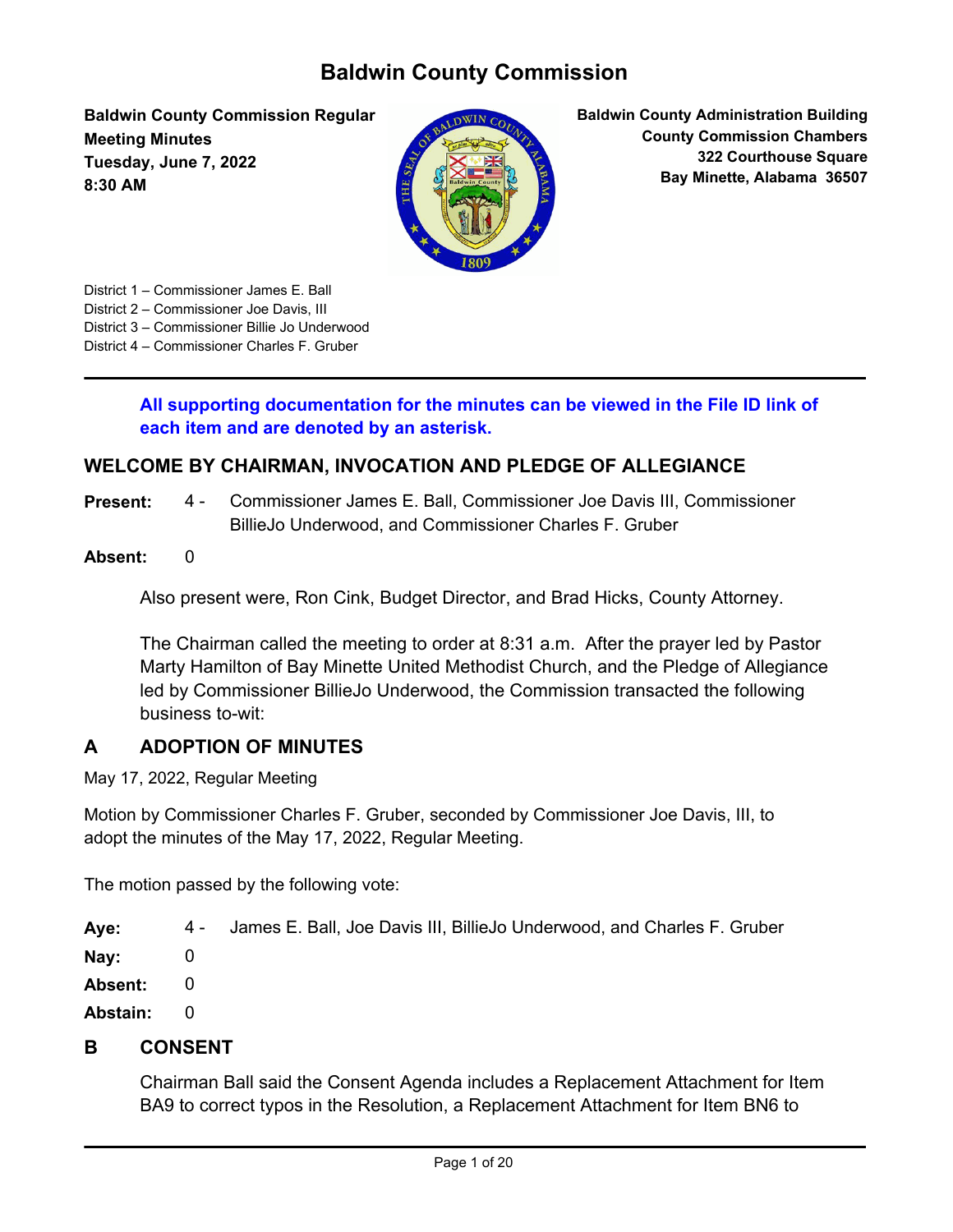change Town of Loxley to City of Loxley in the Agreement, and the condition that approval of Item BA4 is contingent upon applicant obtaining a health department permit due to remodeling of the existing structure.

Motion by Commissioner BillieJo Underwood, seconded by Commissioner Charles F. Gruber, to approve the Consent Agenda including the Replacement Attachment for Item BA9, the Replacement Attachment for Item BN6, and the condition that approval of Item BA4 is contingent upon applicant obtaining a health department permit due to remodeling of the existing structure.

The motion passed by the following vote:

**Aye:** 4 - James E. Ball, Joe Davis III, BillieJo Underwood, and Charles F. Gruber

**Nay:** 0

**Absent:** 0

**Abstain:** 0

### **BA ADMINISTRATION**

### **BA1** City of Bay Minette - Annexation Notification **[22-1010](http://baldwincountyal.legistar.com/gateway.aspx?m=l&id=/matter.aspx?key=23721)**

Authorize the placement of Act No. 2022-280, annexing property into the corporate limits of the City of Bay Minette, Alabama, into the minutes of the June 7, 2022, Baldwin County Commission meeting with proper notification to the following departments/organizations:

Baldwin County Commission Departments: Baldwin County Commission Building Inspection Department Communications/Information Systems Department Environmental Management/Solid Waste Department Highway Department Planning and Zoning Department

Elected Officials: Baldwin County Probate Office Baldwin County Revenue Commission Baldwin County Sheriff's Office

Other Agencies: Board of Registrars Office Emergency 911 South Alabama Regional Planning Commission

### **BA2** Cindy Haber Center, Inc. - Board Appointment(s) **[22-0992](http://baldwincountyal.legistar.com/gateway.aspx?m=l&id=/matter.aspx?key=23703)**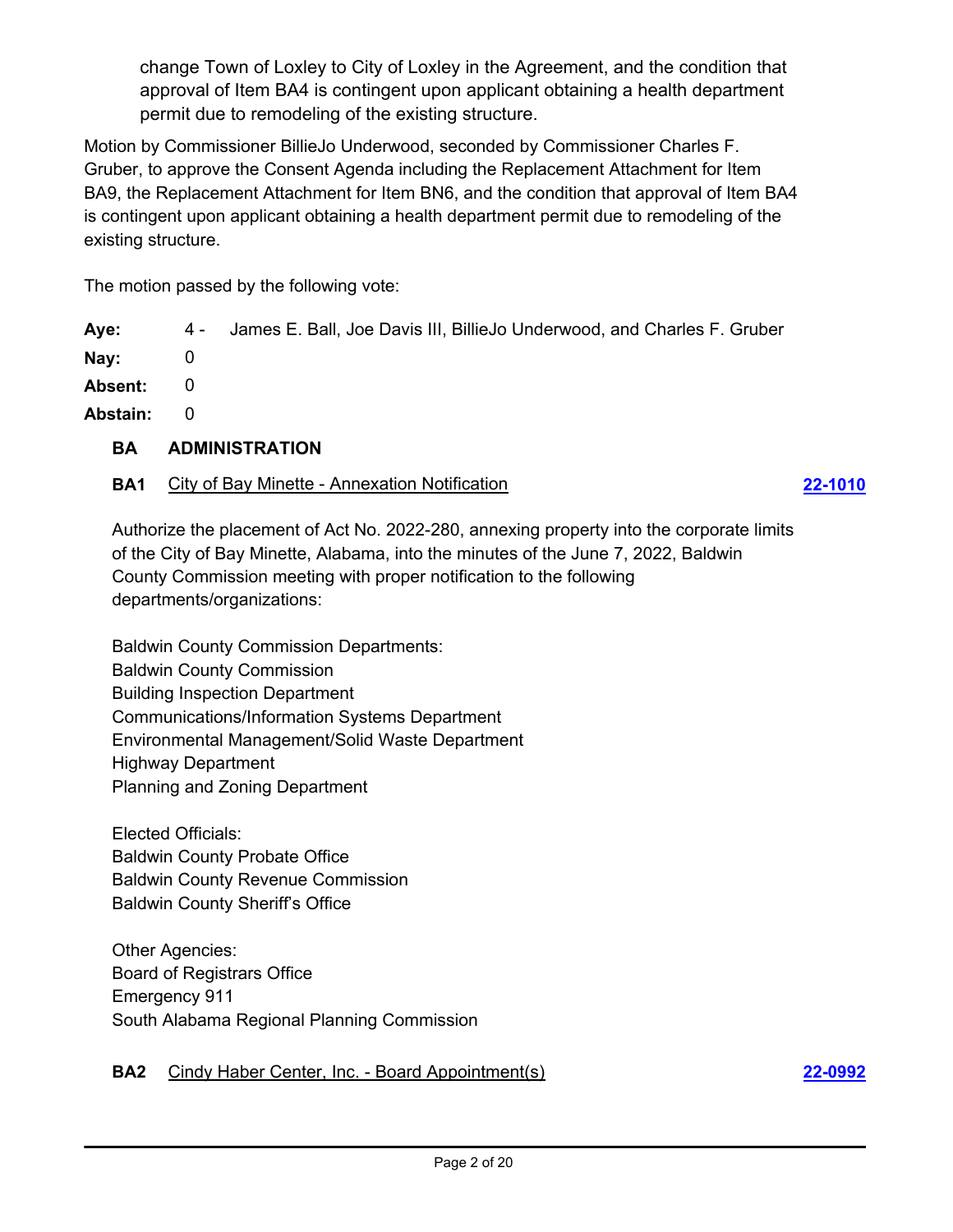As relates to the Cindy Haber Center, Inc., take the following actions:

1) Adopt Resolution #2022-101 which appoints Ms. Dawn Frenette as a member of the Board of Directors, for a six (6) year pro-rata reduced term, to fill the place seat and unexpired term formerly held by Ms. Eileen Mueller, said term to commence June 7, 2022, and expire March 31, 2028; and

2) Accept the resignation of Ms. Eileen Mueller, dated January 10, 2022, and thank her for her prior civic service as a member of the Board of Directors.

### **BA3** Case No. LV-22008 - Alcohol License Application for Little River Food Plot LLC d/b/a Little River Food Plot LLC **[22-1014](http://baldwincountyal.legistar.com/gateway.aspx?m=l&id=/matter.aspx?key=23725)**

Approve the transfer of 050 - Retail Beer (Off Premises Only) alcohol license by the Alabama Alcoholic Beverage Control (ABC) Board from Riverside Properties LLC to Little River Food Plot LLC d/b/a Little River Food Plot LLC, located at 72071 Highway 59, Little River, Alabama 36550.

#### **BA4** Case No. LV-22009 - Alcohol License Application for Fraternal Order of Eagles Aerie 4549 d/b/a Fraternal Order of Eagles Aerie 4549 **[22-1020](http://baldwincountyal.legistar.com/gateway.aspx?m=l&id=/matter.aspx?key=23731)**

Approve the issuance of 010 - Lounge Retail Liquor - Class I alcohol license by the Alabama Alcoholic Beverage Control (ABC) Board for Fraternal Order of Eagles Aerie 4549 d/b/a Fraternal Order of Eagles Aerie 4549, located at 12456 Sandy Lane, Suites 3 and 4, Foley, Alabama 36535.

Approval is contingent upon applicant obtaining a health department permit due to remodeling of the existing structure.

### **BA5** Case No. LV-22010 - Alcohol License Application for AARSHIVA, Inc. d/b/a Triple A Package Store **[22-1023](http://baldwincountyal.legistar.com/gateway.aspx?m=l&id=/matter.aspx?key=23734)**

Approve the issuance of 011 - Lounge Retail Liquor - Class II (Package) alcohol license by the Alabama Alcoholic Beverage Control (ABC) Board for AARSHIVA, Inc. d/b/a Triple A Package Store, located at 22197 County Road 87 Unit B, Robertsdale, Alabama 36567.

#### **BA6** Case No. LV-22011 - Alcohol License Application for Absintheminded Enterprises LLC d/b/a Absintheminded Enterprises LLC **[22-0990](http://baldwincountyal.legistar.com/gateway.aspx?m=l&id=/matter.aspx?key=23701)**

Approve the issuance of 100 - Wholesale Table Wine Only - 24% or less and 210 - Importer alcohol license by the Alabama Alcoholic Beverage Control (ABC) Board for Absintheminded Enterprises LLC d/b/a Absintheminded Enterprises LLC, located at 18789 Linger Longer Lane, Summerdale, Alabama 36580.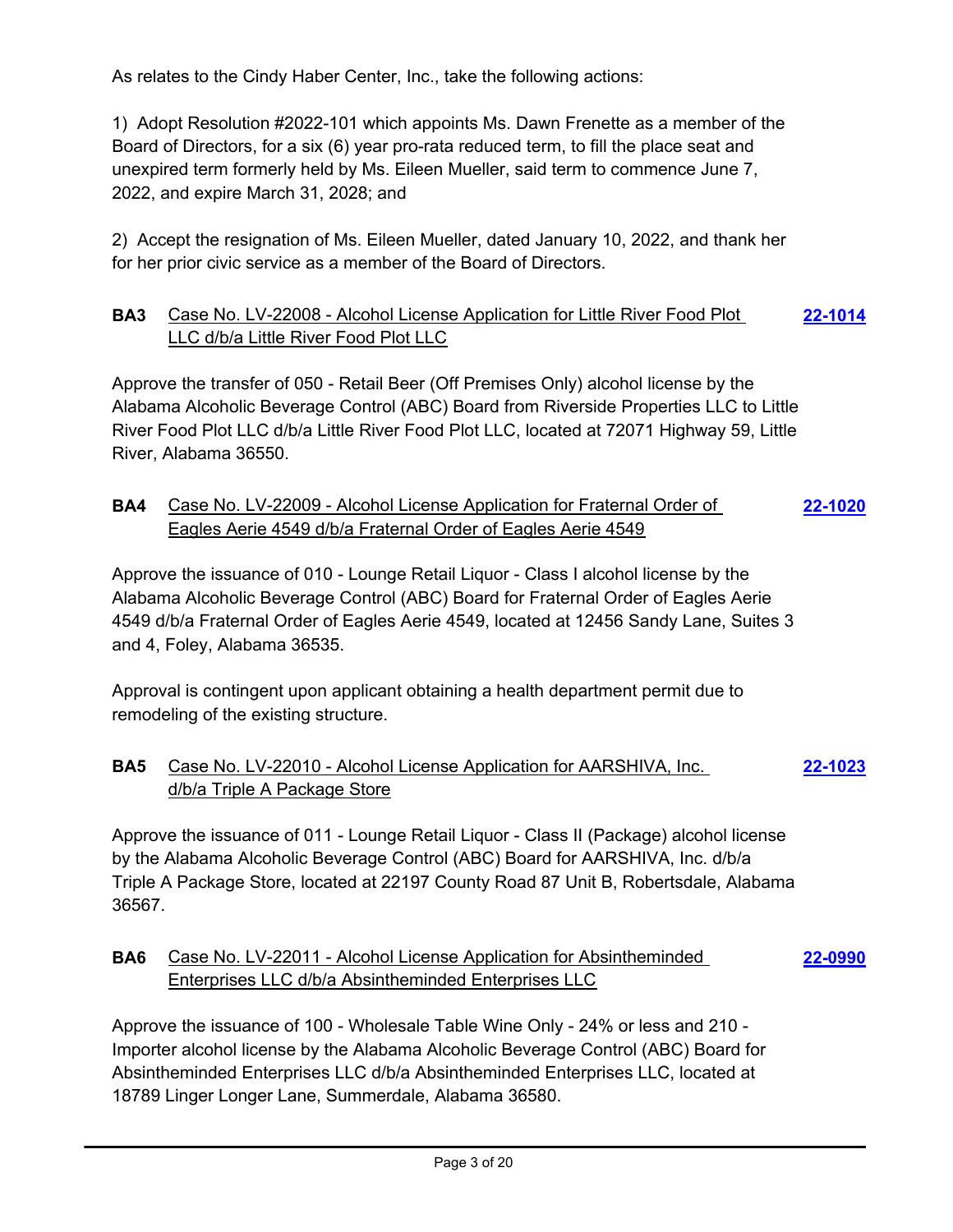### **BA7** Letter of Support to ADECA - Electric Vehicle Charging Infrastructure Program

Authorize the execution of a letter of support to the Alabama Department of Economic and Community Affairs (ADECA) on behalf of the Baldwin County Economic Development Alliance (BCEDA) in support of BCEDA's grant application for an Electric Vehicle Charging Infrastructure Program that provides installation and operation of electric vehicle charging stations.

#### **BA8** Space Allocation in County Facilities - Central Annex in Robertsdale, Alabama **[22-0010](http://baldwincountyal.legistar.com/gateway.aspx?m=l&id=/matter.aspx?key=21611)**

**[22-1024](http://baldwincountyal.legistar.com/gateway.aspx?m=l&id=/matter.aspx?key=23735)**

Pursuant to the authority granted the Baldwin County Commission at §11-3-11 (a) (1) of the Code of Alabama 1975 and Section 6 of Act No. 239 (1931), as amended, and without limitation, adopt Resolution #2022-098 of the Baldwin County Commission, which designates the rooms to be occupied in the Baldwin County Central Annex Building and further, to authorize the space allocations and offices applicable to the Baldwin County Central Annex Building located at 22251 Palmer Street in Robertsdale, Alabama.

(Resolution #2022-098 repeals Resolution #2021-005, adopted by the Baldwin County Commission on October 6, 2020.)

**BA9** \*Resolution #2022-099 of the Baldwin County Commission - August 30, 2022, Special School Tax Election Regarding the Adoption, Levy, Assessment and Collection of a Special Three (3) Mill Ad Valorem Tax in the District 8 (Am. 382) School Tax District in Baldwin County (Daphne), Alabama **[22-0976](http://baldwincountyal.legistar.com/gateway.aspx?m=l&id=/matter.aspx?key=23687)**

Take the following actions:

1) Pursuant to a May 19, 2022, Baldwin County Board of Education resolution submitted to the Baldwin County Commission on May 20, 2022, adopt Resolution #2022-099 of the Baldwin County Commission which authorizes, among other things associated thereto, the submission of the question if a special ad valorem district school tax shall be levied and collected annually in District 8 (Am. 382) School Tax District in Baldwin County (Daphne), Alabama, pursuant to Amendment No. 382 to the Constitution of Alabama of 1901, as amended, and in addition to all ad valorem taxes now or hereafter levied in the District, for public school purposes in the District at the uniform rate of thirty cents (\$0.30) on each one hundred dollars of taxable property in the District for a period of 30 years beginning with the levy for the tax year October 1, 2022 to September 30, 2023 (the tax for which year becoming due and payable on October 1, 2023) and ending with the levy for the tax year October 1, 2051 to September 30, 2052 (the tax for which year becoming due and payable on October 1, 2052).

Said matter shall be put to a vote of the qualified electors of District 8 (Am. 382) School Tax District in Baldwin County (Daphne), Alabama at the special election to be held on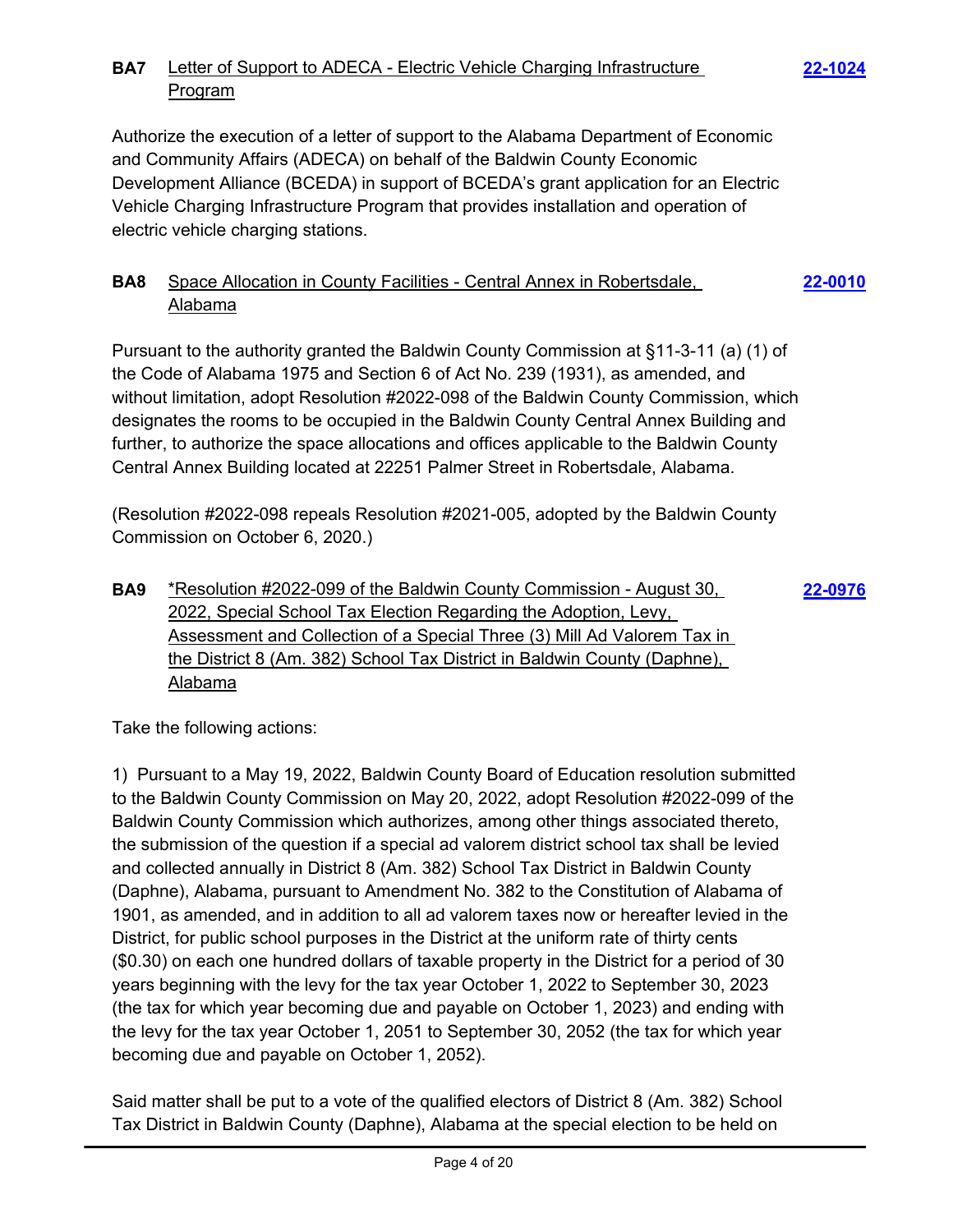August 30, 2022, with said tax proceeds used, less the cost of collection, exclusively for district public school purposes.

2) Memorialize for the record, a Petition signed by 200+ qualified electors of Baldwin County, Alabama, which was filed and presented to the Baldwin County Commission, requesting that the Commission call and order an election to be held in said District 8 (Am. 382) School Tax District in Baldwin County (Daphne), Alabama on the 30th day of August 2022, to determine whether or not a special ad valorem district school tax shall be levied and collected annually in District 8 (Am. 382) School Tax District in Baldwin County (Daphne), Alabama, for the support and furtherance of education within said district.

# **BB ANIMAL CONTROL**

**BB1** Baldwin County Animal Shelter - Standard Operating Procedures Manual, Volunteer Handbook, and Rescue Handbook **[22-0979](http://baldwincountyal.legistar.com/gateway.aspx?m=l&id=/matter.aspx?key=23690)**

Approve the updated Baldwin County Animal Shelter Standard Operating Procedures Manual, Volunteer Handbook, and Rescue Handbook to reflect new addresses and logo for the Baldwin County Animal Shelter.

# **BD BALDWIN REGIONAL AREA TRANSIT SYSTEM (BRATS)**

**BD1** Fiscal Year 2023 ALDOT Section 5311 Rural Public Transportation Grant Application **[22-1022](http://baldwincountyal.legistar.com/gateway.aspx?m=l&id=/matter.aspx?key=23733)**

Take the following actions:

1) Adopt Resolution #2022-096 authorizing the Baldwin County Commission to commit up to \$1,487,975.00 as local non-federal match for administration and capital expenditures under the Section 5311 Non-Urbanized Area Public Transportation Program during Fiscal Year 2023 with approximately \$425,000.00 generated from fares, contract services, and advertising; and

2) Adopt Resolution #2022-097 authorizing the execution and submittal of the Fiscal Year 2023 Section 5311 Grant Application to the Alabama Department of Transportation (ALDOT) relating to public transportation; and

3) Authorize the Chairman to sign the application and any related documents; and

4) Authorize Baldwin Regional Area Transit System (BRATS) staff to submit the Fiscal Year 2023 5311 Application / Agreement to the Alabama Department of Transportation.

#### **BD2** Purchase of Two (2) New Public Transit Vehicles for Baldwin Regional Area Transit System with FY2022 5307 Urban Transportation Grant Funds **[22-0998](http://baldwincountyal.legistar.com/gateway.aspx?m=l&id=/matter.aspx?key=23709)**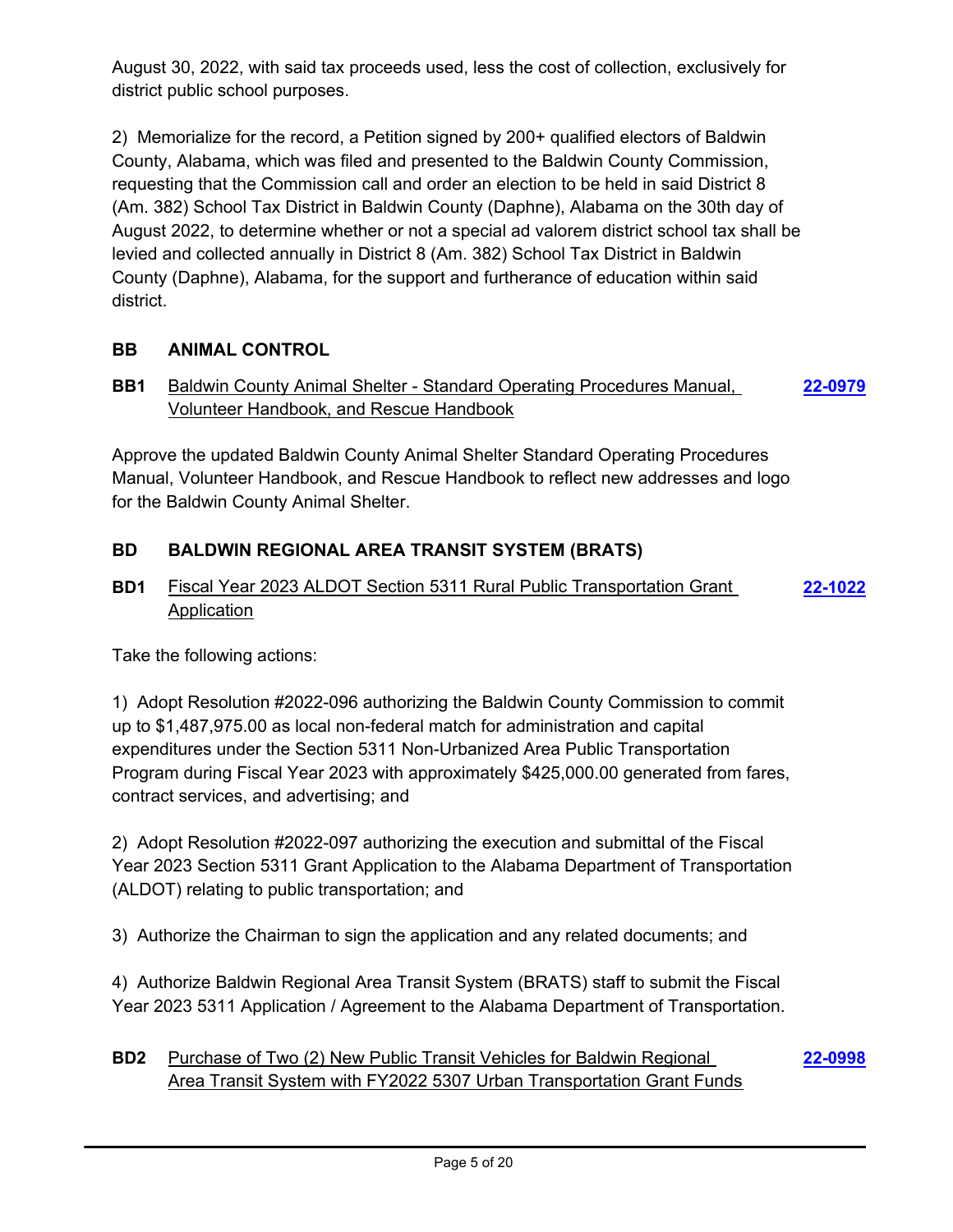Take the following actions:

1) Approve the purchase of two (2) new Ford High Roof Transit Vans at the total cost to the Baldwin County Commission of \$13,070.40.

2) Authorize the Clerk / Treasurer to process a check issued to the Alabama Department of Transportation in the amount of \$13,070.40.

#### **BD3** Purchase of Four (4) New Public Transit Vehicles for Baldwin Regional Area Transit System with FY2022 5311 Rural Transportation Grant Funds **[22-1000](http://baldwincountyal.legistar.com/gateway.aspx?m=l&id=/matter.aspx?key=23711)**

Take the following actions:

1) Approve the purchase of four (4) new Ford High Roof Transit Vans at the total cost to the Baldwin County Commission of \$26,230.00; and

2) Authorize the Clerk / Treasurer to process a check issued to the Alabama Department of Transportation in the amount of \$26,230.00.

# **BE BUDGET/PURCHASING**

**BE1** Competitive Bid #WG21-29 - Provision of Aftermarket Heavy Duty Truck Parts for the Baldwin County Commission **[22-0974](http://baldwincountyal.legistar.com/gateway.aspx?m=l&id=/matter.aspx?key=23685)**

Extend Bid #WG21-29 - Provision of Aftermarket Heavy Duty Truck Parts with FleetPride, Inc., for an additional twelve (12) months at the same prices and terms as stated in the original bid award approved June 15, 2021. The bid extension will expire on June 15, 2023.

**BE2** Competitive Bid #WG22-09 - Purchase and Installation of One (1) New 200 kW Natural Gas Generator for Baldwin County Annex IV Building located in Bay Minette, Alabama for the Baldwin County Commission **[22-0982](http://baldwincountyal.legistar.com/gateway.aspx?m=l&id=/matter.aspx?key=23693)**

Approve Change Order #1 in the amount of \$4,667.00 with Weaver Electric, Inc., on the Purchase and Installation of one (1) new 200 kW Natural Gas Generator for the Baldwin County Annex IV Building located in Bay Minette and authorize the Chairman to execute the Change Order.

| BE3 | Competitive Bid #WG22-34 - Provision for Rental of Solar Powered | 22-0967 |
|-----|------------------------------------------------------------------|---------|
|     | Portable Message Signs for the Baldwin County Commission         |         |

Award Bid #WG22-34 to the lowest responsible bidder who met all the specifications, C & H Construction Services, LLC, for the Provision for Rental of Solar Powered Portable Message Signs as per the Award Listing.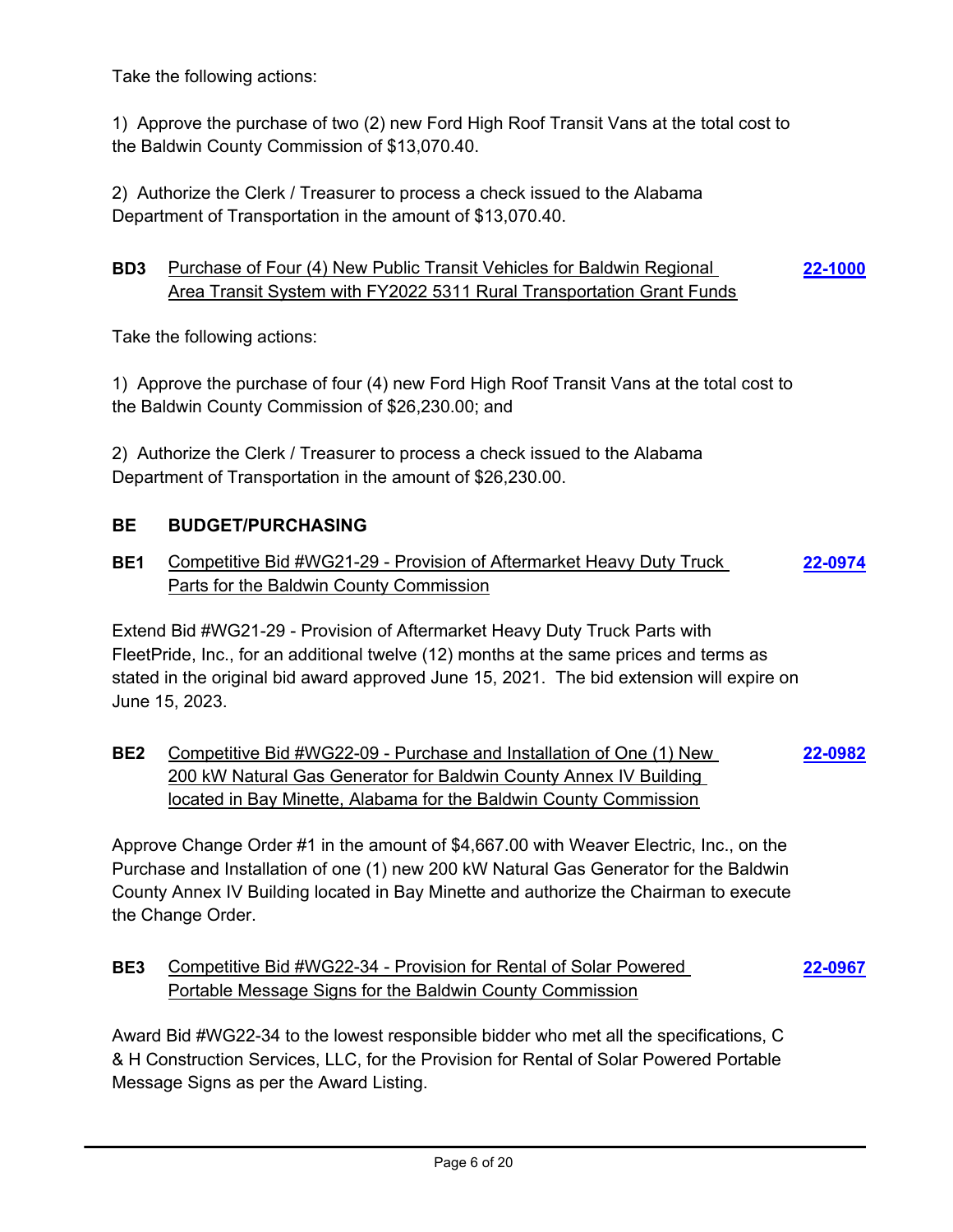| BE4             | Competitive Bid #WG22-35 - Provision of Bag Ice for the Baldwin County<br>Commission                                                                                                                                             | 22-0969        |
|-----------------|----------------------------------------------------------------------------------------------------------------------------------------------------------------------------------------------------------------------------------|----------------|
| Listing.        | Award Bid #WG22-35 for the Provision of Bag Ice to Freezer, LLC, per the Award                                                                                                                                                   |                |
| BE <sub>5</sub> | Competitive Bid #WG22-36 - Provision of Fleet Fuel Management<br><b>Program for the Baldwin County Commission</b>                                                                                                                | <u>22-1007</u> |
|                 | Award Bid #WG22-36 to the lowest responsible bidder, The McPherson Companies,<br>Inc., for the Provision of the Fleet Fuel Management Program per the Award Listing.                                                             |                |
| BE <sub>6</sub> | Competitive Bid #WG22-37 - Provision of Ready-Mix Concrete for the<br><b>Baldwin County Commission</b>                                                                                                                           | 22-1005        |
|                 | Take the following actions:                                                                                                                                                                                                      |                |
|                 | 1) Authorize the Purchasing Director to re-bid the Provision of Ready-Mix Concrete; and                                                                                                                                          |                |
|                 | 2) Further, authorize the Chairman/Purchasing Division Commissioner for the Baldwin<br>County Commission to approve any necessary addendums or clarifications if required<br>after the bid is advertised.                        |                |
| BE7             | Competitive Bid #WG22-38 - Provision of Mower Blades for the Baldwin<br><b>County Commission</b>                                                                                                                                 | 22-1004        |
|                 | Award Bid #WG22-38 - Provision of Mower Blades to the lowest responsible bidder who<br>met the specifications, Equipment Sales Company, LLC for Group #1 and Group #2 as<br>per the Award Listing.                               |                |
| BE <sub>8</sub> | Competitive Bid #WG22-40 - Provision of Janitorial Services for the<br><b>Baldwin County Sheriff's Office Located in Bay Minette, Alabama</b>                                                                                    | 22-1001        |
|                 | Award Bid # WG22-40 to the lowest bidder, Enmon Enterprises, LLC d/b/a Jani-King of<br>Mobile, for the Provision of Janitorial Services for the Baldwin County Sheriff's Office<br>located in Bay Minette per the Award Listing. |                |
| BE <sub>9</sub> | Competitive Bid #WG22-43 - Provision of Emulsified Asphalt (Bituminous<br><b>Materials) for the Baldwin County Commission</b>                                                                                                    | 22-0978        |
|                 | Take the following actions:                                                                                                                                                                                                      |                |
|                 | 1) Approve the specifications and authorize the Purchasing Director to place a<br>competitive bid for the Provision of Emulsified Asphalt (Bituminous Materials); and                                                            |                |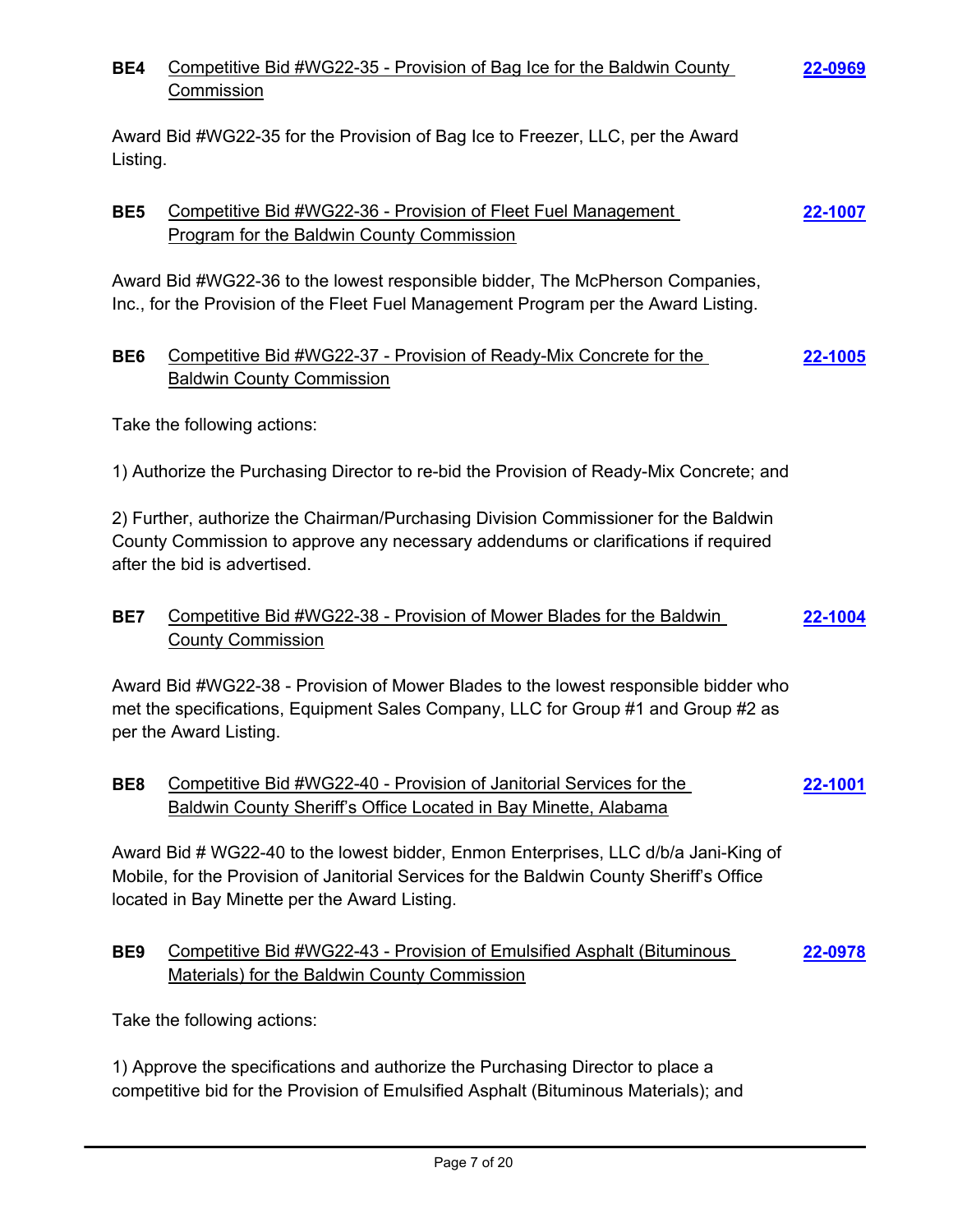2) Further, authorize the Chairman/Purchasing Division Commissioner for the Baldwin County Commission to approve any necessary addendums or clarifications if required after the bid is advertised.

#### **BE10** Construction of Baldwin County Highway Maintenance Facility (Area 100) Located in Bay Minette, Alabama for the Baldwin County Commission **[22-0981](http://baldwincountyal.legistar.com/gateway.aspx?m=l&id=/matter.aspx?key=23692)**

Take the following actions:

1) Approve Change Order #2 in the deduct amount of \$13,758.00 with Fitzgerald Construction, LLC, on the construction of the Baldwin County Highway Maintenance Facility (Area 100) located in Bay Minette, Alabama, and authorize the Chairman to execute the Change Order.

2) Authorize the Chairman to execute the Certificate of Substantial Completion on the construction of the new Baldwin County Highway Maintenance Facility (Area 100) located in Bay Minette, Alabama.

### **BE11** Contract for Engineering / Environmental Services for Lillian Park Beach Habitat and Shoreline Protection Project for the Baldwin County Commission **[22-0995](http://baldwincountyal.legistar.com/gateway.aspx?m=l&id=/matter.aspx?key=23706)**

Approve the Contract with Neel-Schaffer, Inc, for Engineering / Environmental Services for the Lillian Park Beach Habitat and Shoreline Protection project in the amount of \$165,910.00 and authorize the Chairman to execute the Contract. (Contract effective for twelve (12) months from the date the Notice to Proceed is issued.)

### **BE12** Project No. BCP 0203120 (HW20031000) - Construction of Baldwin County Intracoastal Waterway (ICW) Boat Launch **[22-1011](http://baldwincountyal.legistar.com/gateway.aspx?m=l&id=/matter.aspx?key=23722)**

Approve Change Order #2 in the amount of \$625,219.74 with McElhenney Construction Company, LLC for construction of ramp revisions on Project No. BCP 0203120 (HW20031000) - Baldwin County Intracoastal Waterway (ICW) Boat Launch and authorize the Chairman to execute the Change Order.

#### **BE13** Transfer of One (1) Vehicle from the Baldwin County Building Inspection Department to the Juvenile Detention Center **[22-0971](http://baldwincountyal.legistar.com/gateway.aspx?m=l&id=/matter.aspx?key=23682)**

Approve the transfer of one (1) used 2007 Ford F-150 Truck VIN 1FTRW14W97KB82970 from the Building Inspection Department to the Juvenile Detention Center in the amount of \$3,000.00 and authorize the Chairman to execute the Fixed Asset Form.

**BE14** Transfer of One (1) Vehicle from the Revenue Commission Reappraisal Department to the Building Maintenance Department **[22-0966](http://baldwincountyal.legistar.com/gateway.aspx?m=l&id=/matter.aspx?key=23677)**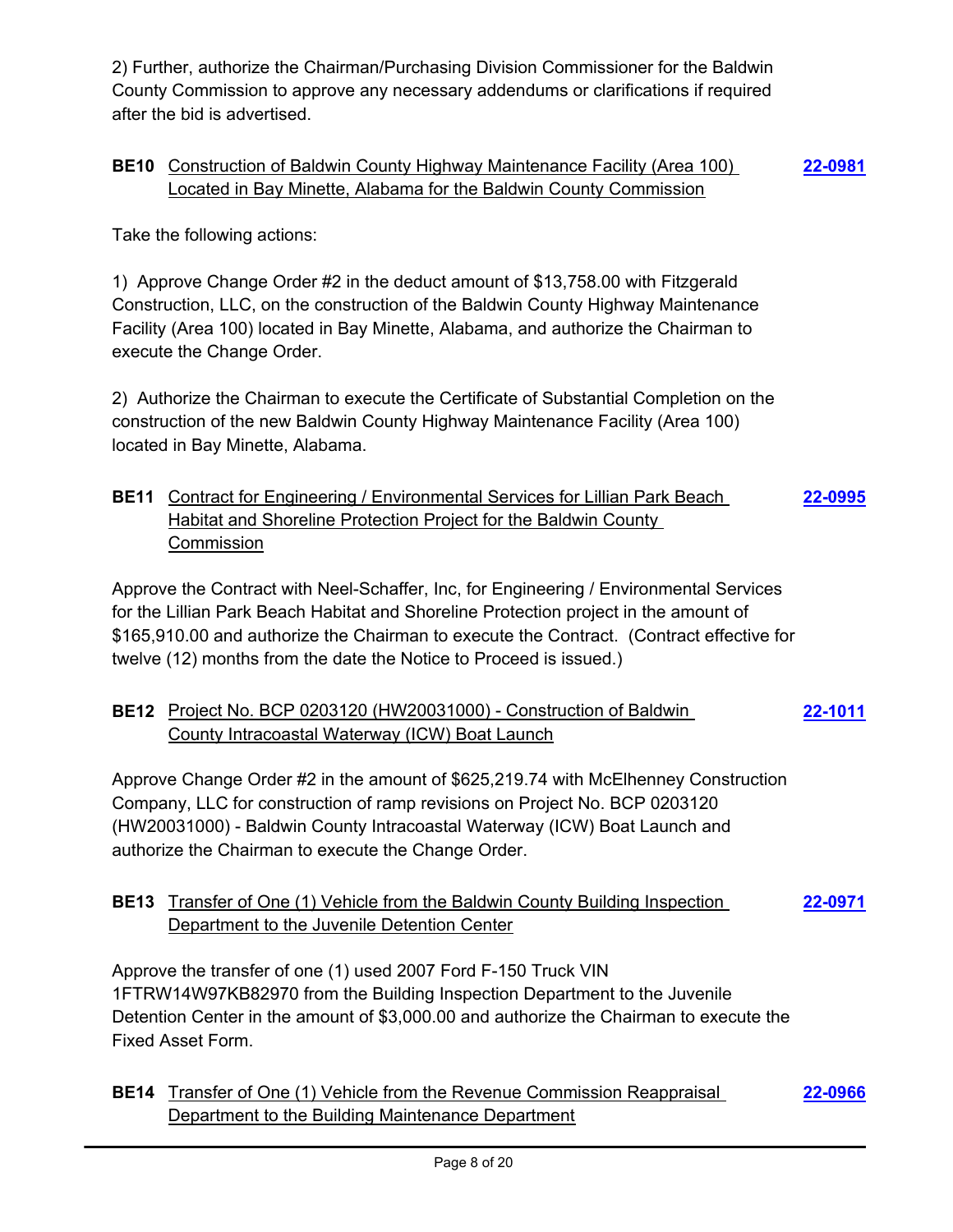Approve the transfer of one (1) new 2022 Ford F-150 SuperCrew 4x4 VIN 1FTFW1E50NKD10874 from the Revenue Commission Reappraisal Department to the Building Maintenance Department in the amount of \$31,202.00 and authorize the Chairman to execute the Fixed Asset Form.

#### **BE15** Resolution #2022-103 - School Items Annual Sales Tax Holiday 2022 - July 15-17, 2022 **[22-1003](http://baldwincountyal.legistar.com/gateway.aspx?m=l&id=/matter.aspx?key=23714)**

Adopt Resolution # 2022-103 of the Baldwin County Commission, which, pursuant to the Code of Alabama 1975, as amended by §40-23-213 and Act No. 2017-120, and without limitation hereby exempts covered items from all County Sales and Use Taxes with said exemption commencing at 12:01 a.m. on the third Friday in July 2022 (July 15, 2022) and expiring at midnight on the following Sunday in July 2022 (July 17, 2022).

Act No 2017-120 amended §40-23-210 through §40-23-213 by replacing the exemption period from the first full weekend of August to the third full weekend of July.

The Resolution meets the requirements of the Code of Alabama 1975, as amended, by Title §40-23-210 through §40-23-213 and Act No. 2017-120, and without limitation.

### **BI COUNCIL ON AGING**

#### **BI1** Title III Older Americans Act Contract Proposal and Application for Fiscal Year 2023 **[22-0913](http://baldwincountyal.legistar.com/gateway.aspx?m=l&id=/matter.aspx?key=23624)**

Approve the Baldwin County Council on Aging Coordinator to submit the South Alabama Planning Commission / Area Agency on Aging Application for Title III Funding for Fiscal Year 2023, requesting funds in the amount of \$207,032.00, effective October 1, 2022, through September 30, 2023, said funding to support the operations of the Baldwin County Council on Aging programs.

### **BJ ELECTED OFFICIALS**

### **BJ1** Insolvents, Errors and Taxes in Litigation for 2021 **[22-0964](http://baldwincountyal.legistar.com/gateway.aspx?m=l&id=/matter.aspx?key=23675)**

As requested by the Revenue Commissioner of Baldwin County, the Honorable Teddy J. Faust, Jr., and in conformance with Section 40-5-23 of the Code of Alabama (1975) and any other applicable law, take the following actions:

1) Approve report titled Insolvents, Errors and Taxes in Litigation for 2021; and

2) Authorize the Chairman to execute the aforesaid report / instrument.

### **BJ2** National Network of Public Health Institutes - Grant Application for Implementation of New Case Management System for Baldwin County

**[22-0996](http://baldwincountyal.legistar.com/gateway.aspx?m=l&id=/matter.aspx?key=23707)**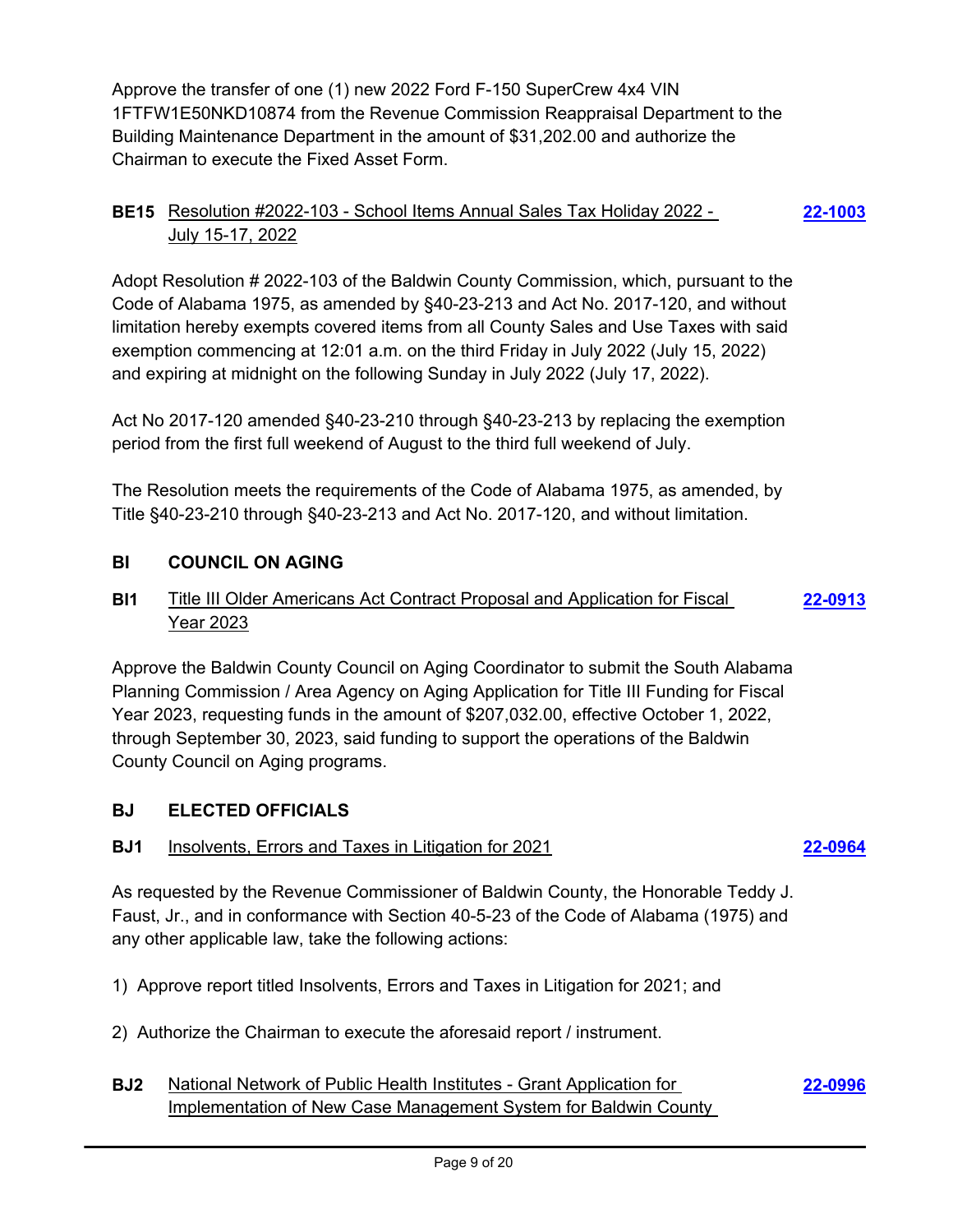### Coroner's Office

Take the following actions:

1) Authorize the Baldwin County Coroner's Office to submit a grant application to the National Network of Public Health Institutes (NNPHI) for the implementation of a new case management system in the amount of \$20,000.00; and

2) Authorize the Chairman to execute the grant application and any other documents related to the application.

#### **BJ3** Reimbursement of American Rescue Plan Act Funds Used for State Inmates Housing Expenses **[22-1033](http://baldwincountyal.legistar.com/gateway.aspx?m=l&id=/matter.aspx?key=23744)**

Confirm, ratify, and approve the following actions related to reimbursement of American Rescue Plan Act (ARPA) funds for expenses of state inmates housed in county jails from March 3, 2021, to December 31, 2021:

1) Authorize the Chairman to execute the Certification and Assurance Agreement; and

2) Authorize staff to apply and submit all required documentation for reimbursement of ARPA funds through the Alabama Department of Finance online portal.

The Agreement for the reimbursement of American Rescue Plan Act (ARPA) funds for expenses of state inmates housed in county jails from March 3, 2021, to December 31, 2021, was signed by Chairman on May 31, 2022, and submitted by staff electronically on June 1, 2022, prior to Commission approval due to time constraints and submission deadline of June 6, 2022.

### **BN HIGHWAY**

#### **BN1** Adopt-A-Mile - County Road 65 from US Highway 98 to County Road 26 in Foley, Alabama **[22-1008](http://baldwincountyal.legistar.com/gateway.aspx?m=l&id=/matter.aspx?key=23719)**

Authorize the Chairman and County Engineer to execute an Adopt-A-Mile Program application submitted by LaTonya Prim for County Road 65 from US Highway 98 to County Road 26 in Foley, Alabama.

#### **BN2** Field Road - Accept for Maintenance, License Agreement and Citizen Participation Program for Construction **[22-0991](http://baldwincountyal.legistar.com/gateway.aspx?m=l&id=/matter.aspx?key=23702)**

Take the following actions:

1) Approve accepting 360 feet of Field Road for maintenance; and

2) Approve License Agreement #22006 permitting Mr. Chad D. Bolden to utilize 360 feet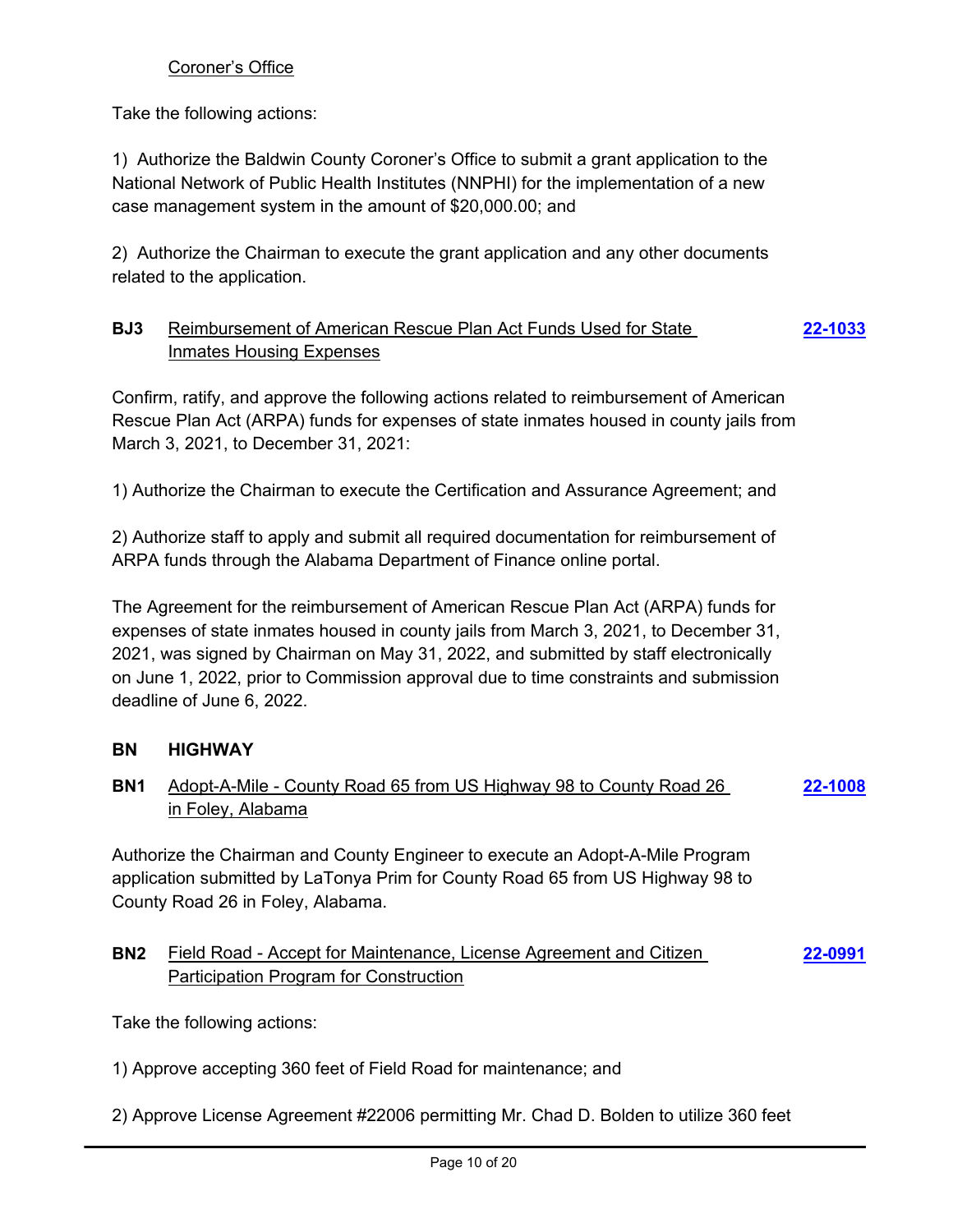of currently unopened Field Road right-of-way to access his property. The term of this agreement shall commence on the date of full execution. License for access shall be indefinite according to the terms of the agreement.

3) Approve the Citizen Participation Program (CPP) Agreement between the Baldwin County Commission and Mr. Chad D. Bolden to construct and pave a portion of Field Road from end of pavement north approximately 360 feet as a 12-foot-wide single purpose road for an estimated cost of \$3,690.00.

#### **BN3** Fiscal Year 2023 Transportation Alternatives Program Application for Extension of County Road 1 Sidewalk Project **[22-0927](http://baldwincountyal.legistar.com/gateway.aspx?m=l&id=/matter.aspx?key=23638)**

Take the following actions:

1) Approve Highway Department staff to prepare and submit an application for the Fiscal Year 2023 Transportation Alternatives Program (TAP) to request federal funding for the extension of the County Road 1 sidewalk from existing sidewalk approximately 2.0 miles south; and

2) Adopt Resolution #2022-087 and authorize the Chairman to send a letter to the Alabama Department of Transportation (ALDOT) advising of Baldwin County's intent to apply for federal funds for the construction of the project; and

3) Approve the Chairman to sign any other award or reporting documents as needed.

#### **BN4** Intergovernmental Service Agreement with City of Bay Minette for Striping of Various Roads within Bay Minette City Limits **[22-0999](http://baldwincountyal.legistar.com/gateway.aspx?m=l&id=/matter.aspx?key=23710)**

Approve an Intergovernmental Service Agreement between the Baldwin County Commission and City of Bay Minette for the Highway Department stripe crew to stripe the following roads within Bay Minette city limits for an estimated cost of \$7,944.16 for labor and equipment:

North Hoyle Avenue from East 5th Street to East 9th Street - 0.30 miles East 10th Street from Hand Avenue to Bradley Avenue - 0.30 miles West 12th Street from Hand Avenue to McMillian Avenue - 0.19 miles McMillian Avenue from West 14th Street to Hospital Street - 0.51 miles Hospital Street from Hand Avenue to McMillian Avenue 0.20 miles West 3rd Street from Hand Avenue to McMeans Avenue - 0.68 miles West 3rd Street from McMeans Avenue to North Dobson Avenue - 0.18 miles West 7th Street from North Dobson Avenue to end of City Maintenance - 0.71 miles Shedrick Hardy Parkway from Martin Luther King Jr. Drive to end of City Maintenance - 0.48 miles Old Daphne Road from State Highway 31 to East Hurricane Road - 0.18 miles

Martin Luther King Jr. Drive from State Highway 31 to Old Daphne Road - 0.11 miles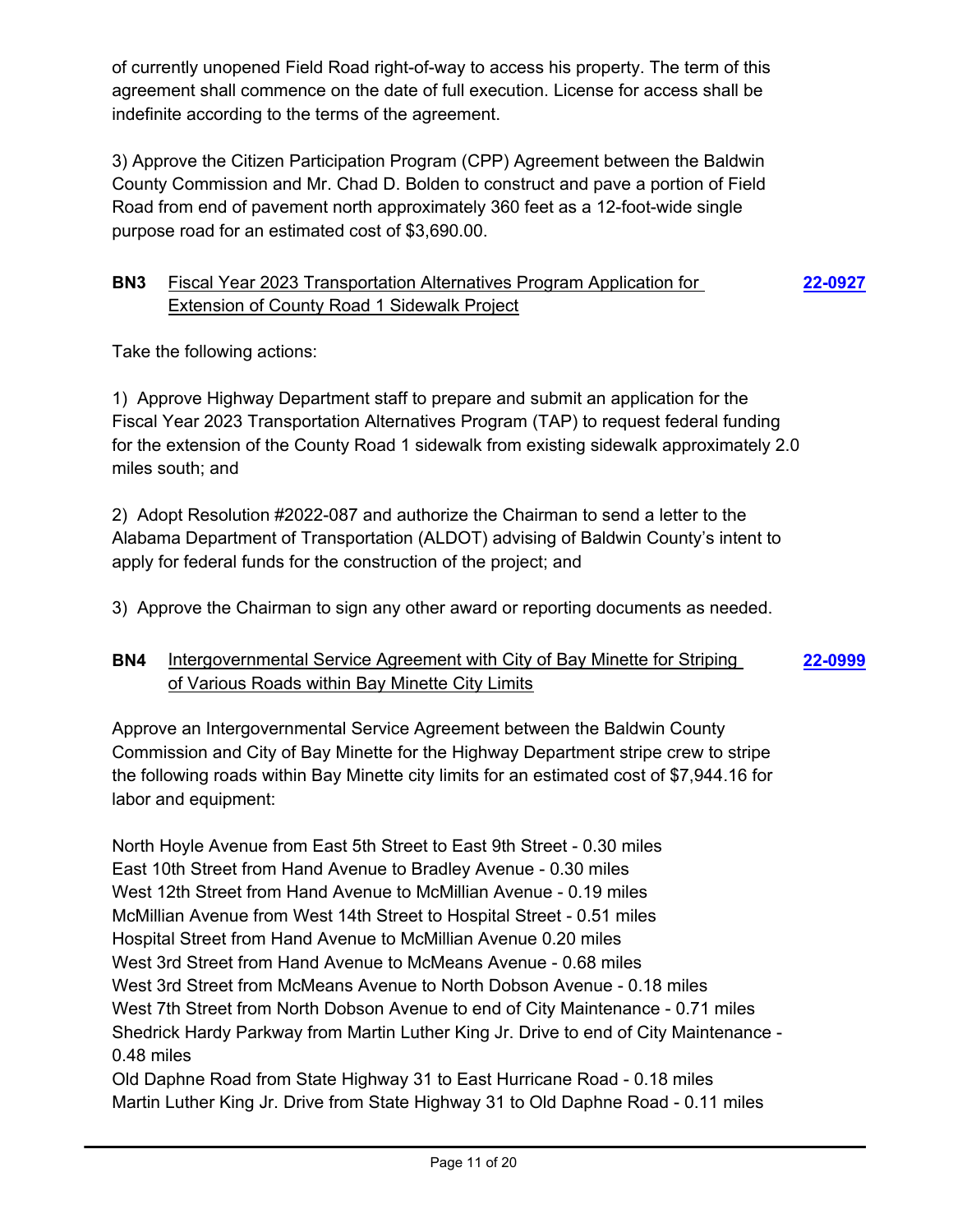Moran Street from Brady Road to Dickman Road - 1.03 miles South Street from South Day Avenue to Stanmeyer Street - 0.37 miles South Pine Street from South Street to the Railroad Crossing - 0.07 miles D'Olive Street from McMeans Avenue to end of City Maintenance - 2.65 miles

The City of Bay Minette will be invoiced the actual cost of labor and equipment upon completion of the project.

The City of Bay Minette will provide materials for the project.

This agreement shall be effective upon full execution and terminate after twelve (12) months unless terminated by either party upon delivery of a thirty (30) day notice of termination.

### **BN5** Intergovernmental Service Agreement with City of Spanish Fort for Funding Assistance with Transportation Alternatives Program (TAP) Sidewalk Project along Jimmy Faulkner Drive from Dunlin Avenue to Spanish Fort Middle School **[22-1021](http://baldwincountyal.legistar.com/gateway.aspx?m=l&id=/matter.aspx?key=23732)**

Approve an Intergovernmental Service Agreement between the Baldwin County Commission and the City of Spanish Fort for funding assistance with matching cost for Transportation Alternatives Program (TAP) sidewalk project along Jimmy Faulkner Drive from Dunlin Avenue to Spanish Fort Middle School. The term of this agreement shall be for thirty-six (36) months from its effective date.

### **BN6** \*Intergovernmental Service Agreement with Town of Loxley for Routine Blading and Boom Mowing / Tree Trimming of Dirt Road Portions of Truck Trail 17 and Old Brady Road within Loxley Town Limits **[22-0876](http://baldwincountyal.legistar.com/gateway.aspx?m=l&id=/matter.aspx?key=23587)**

Approve an Intergovernmental Service Agreement between the Baldwin County Commission and the City of Loxley for Area 200 maintenance crews to perform routine blading and boom mowing / tree trimming on the dirt road portions of Truck Trail 17 (3.45 miles) and Old Brady Road (0.60 miles) that lies within Loxley city limits for a period of twenty-four (24) months. The City of Loxley will be billed quarterly for the actual cost of the work performed.

This agreement shall be effective upon full execution and terminate after twenty-four (24) months unless terminated by either party upon the delivery of a thirty (30) day notice of termination.

### **BN7** Permission to Advertise - Vacation of Dirt Road Portion of Etta Smith Road **[22-0994](http://baldwincountyal.legistar.com/gateway.aspx?m=l&id=/matter.aspx?key=23705)**

Authorize staff to advertise for a public hearing to be held on July 19, 2022, as required, for the Baldwin County Commission to consider vacating the dirt road portion of Etta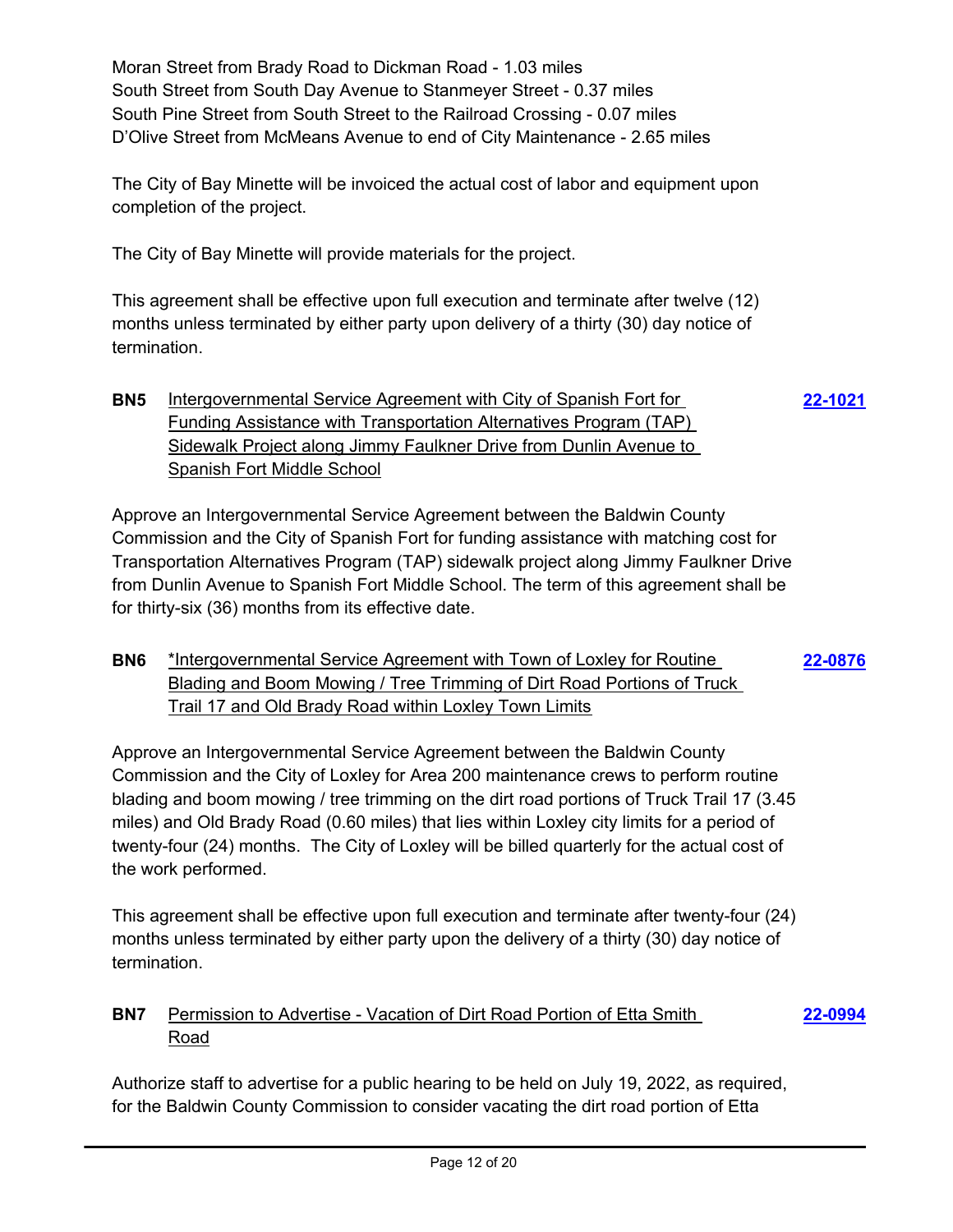Smith Road, per the request of the County Engineer.

### **BQ PERSONNEL**

| BQ1                                                                                                                                                                                                                                                                                                                  | <b>Highway Department (Pre-Construction) - Promotion of Employee</b>                                                                                                                                                                                                                                                                                                                                                                    | 22-1018 |  |
|----------------------------------------------------------------------------------------------------------------------------------------------------------------------------------------------------------------------------------------------------------------------------------------------------------------------|-----------------------------------------------------------------------------------------------------------------------------------------------------------------------------------------------------------------------------------------------------------------------------------------------------------------------------------------------------------------------------------------------------------------------------------------|---------|--|
|                                                                                                                                                                                                                                                                                                                      | Approve the promotion of Lauren Thompson from the Senior Dispatcher position (PID)<br>#5644) grade 308 (\$19.99 per hour / \$41,579.20 annually), in the Solid Waste<br>Collections Department (54800) to fill the open Right-of-Way Technician I position (PID<br>#3046) at a grade 310 (\$21.59 per hour / \$44,907.20 annually), in the Highway<br>Pre-Construction Department (53600) to be effective no sooner than June 20, 2022. |         |  |
| BQ <sub>2</sub>                                                                                                                                                                                                                                                                                                      | <b>Highway Department (Subdivision) - Promotion of Employee</b>                                                                                                                                                                                                                                                                                                                                                                         | 22-1019 |  |
|                                                                                                                                                                                                                                                                                                                      | Approve the promotion of Chandler Tolbert from the Engineering Technician I position<br>(PID #3048) grade 310 (\$18.10 per hour / \$37,648.00 annually) to fill the open Permit /<br>Subdivision Technician position (PID #5631) at a grade 311 (\$19.55 per hour /<br>\$40,664.00 annually) to be effective no sooner than June 20, 2022.                                                                                              |         |  |
| BQ3                                                                                                                                                                                                                                                                                                                  | Highway Department (Traffic Operations) - Promotion of Employees                                                                                                                                                                                                                                                                                                                                                                        | 22-0985 |  |
|                                                                                                                                                                                                                                                                                                                      | Take the following actions:                                                                                                                                                                                                                                                                                                                                                                                                             |         |  |
| 1) Approve the promotion of Treavor Thicklen from the Traffic Control Technician II<br>(Sign) position (PID #503) grade 308 (\$16.72 per hour / \$34,777.60 annually) to fill the<br>open Traffic Control Technician III (Sign) position (PID #393) at a grade 309 (\$18.06<br>per hour / \$37,564.80 annually); and |                                                                                                                                                                                                                                                                                                                                                                                                                                         |         |  |
|                                                                                                                                                                                                                                                                                                                      | 2) Approve the promotion of Burt Johnson from the Operator Technician III position (PID<br>#5403) grade 309 (\$20.41 per hour / \$42,452.80 annually) to fill the open Operator<br>Technician IV position (PID #5286) at a grade 311 (\$22.04 per hour / \$45,843.20<br>annually).                                                                                                                                                      |         |  |
|                                                                                                                                                                                                                                                                                                                      | These actions to be effective no sooner than June 20, 2022.                                                                                                                                                                                                                                                                                                                                                                             |         |  |
| BQ4                                                                                                                                                                                                                                                                                                                  | Planning and Zoning Department - Employment of One (1) Planner<br><b>Position</b>                                                                                                                                                                                                                                                                                                                                                       | 22-0988 |  |
|                                                                                                                                                                                                                                                                                                                      | Approve the employment of Cory Rhodes to fill the open Planner position (PID #977) at a<br>grade S314 (\$48,900.00 annually) to be effective no sooner than June 13, 2022.                                                                                                                                                                                                                                                              |         |  |
| BQ <sub>5</sub>                                                                                                                                                                                                                                                                                                      | Probate Office - Employment of One (1) License Revenue Officer I<br><b>Position</b>                                                                                                                                                                                                                                                                                                                                                     | 22-1016 |  |

Approve the employment of Wilma Johnson to fill the open License Revenue Officer I position (PID #3017) at a grade 306 (\$14.75 per hour / \$30,680.00 annually) to be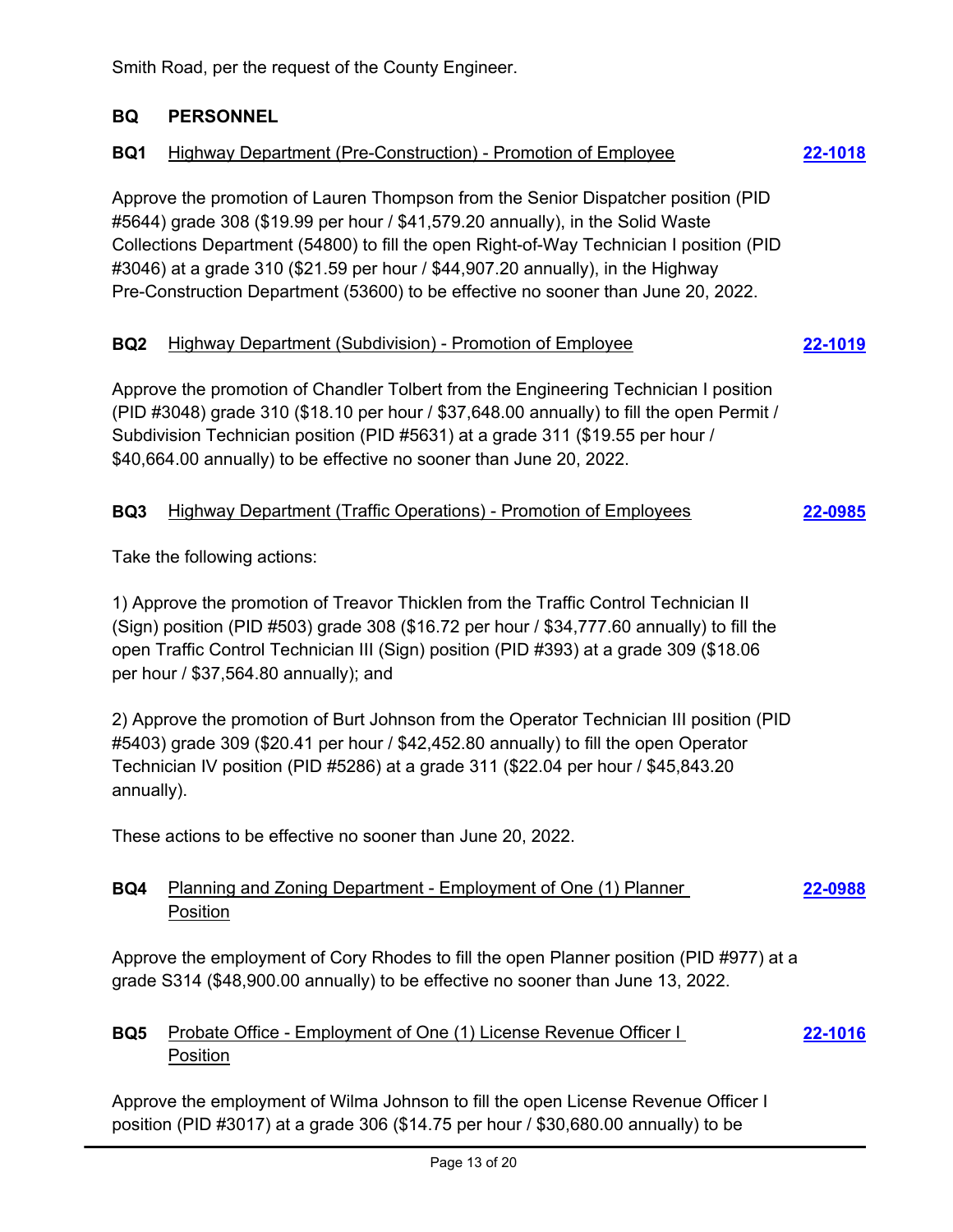### **BQ6** Request for Leave of Absence - Solid Waste Department **[22-1038](http://baldwincountyal.legistar.com/gateway.aspx?m=l&id=/matter.aspx?key=23749)**

At the request of the Development and Environmental Director, approve a Leave of Absence for employee #166991 beginning June 15, 2022, for up to a 3-month period as outlined in the Baldwin County Employee Handbook, Section IV.I. "If an employee exhausts all of his or her annual, sick and FMLA leave and still needs additional time off for personal or health reasons, he or she may apply for an unpaid leave of absence for a period of up to three (3) months. The request for leave must be given to the employee's supervisor and Appointed Department Head at least thirty (30) days prior to the start of the requested leave date unless the leave is an emergency. Any request for leave of absences must be approved or denied by the County Commission."

### **BQ7** Solid Waste Department (Magnolia Landfill) - Promotion of Employee **[22-1017](http://baldwincountyal.legistar.com/gateway.aspx?m=l&id=/matter.aspx?key=23728)**

Approve the promotion of Tom Thomas from the Landfill Equipment Operator II position (PID #5452) grade 308 (\$16.59 per hour / \$34,507.20 annually) to fill the open Landfill Equipment Operator III position (PID #1050) at a grade 309 (\$17.92 per hour / \$37,273.60 annually) to be effective no sooner than June 20, 2022.

### **BQ8** Solid Waste Department (Transfer Station) - Promotion of Employee **[22-0989](http://baldwincountyal.legistar.com/gateway.aspx?m=l&id=/matter.aspx?key=23700)**

Approve the promotion of Bryan Daniel from the Landfill Equipment Operator III position (PID #686) at a grade 309 (\$17.08 per hour / \$35,526.40 annually) to fill the open Landfill Equipment Operator IV position (PID #378) at a grade 311 (\$19.19 per hour / \$39,915.20 annually) to be effective no sooner than June 20, 2022.

### **BR PLANNING AND ZONING**

#### **BR1** Baldwin County Commission Board of Adjustment Number 1 - Board Appointment(s) **[22-0997](http://baldwincountyal.legistar.com/gateway.aspx?m=l&id=/matter.aspx?key=23708)**

Related to the Baldwin County Commission Board of Adjustment Number 1 take the following action:

1) Reappoint Mr. Blayne G. Pierce as a regular member (Planning District 10 Designee), for a three (3) year term, said term continuing from March 16, 2022 and expiring March 16, 2025; and

2) Reappoint Ms. Charmein K. Moser as a regular member, (Planning District 4 Designee), for a three (3) year term, said term continuing from March 16, 2022 and expiring March 16, 2025.

### **BR2** Baldwin County Commission Board of Adjustment Number 2 - Board **[22-1013](http://baldwincountyal.legistar.com/gateway.aspx?m=l&id=/matter.aspx?key=23724)**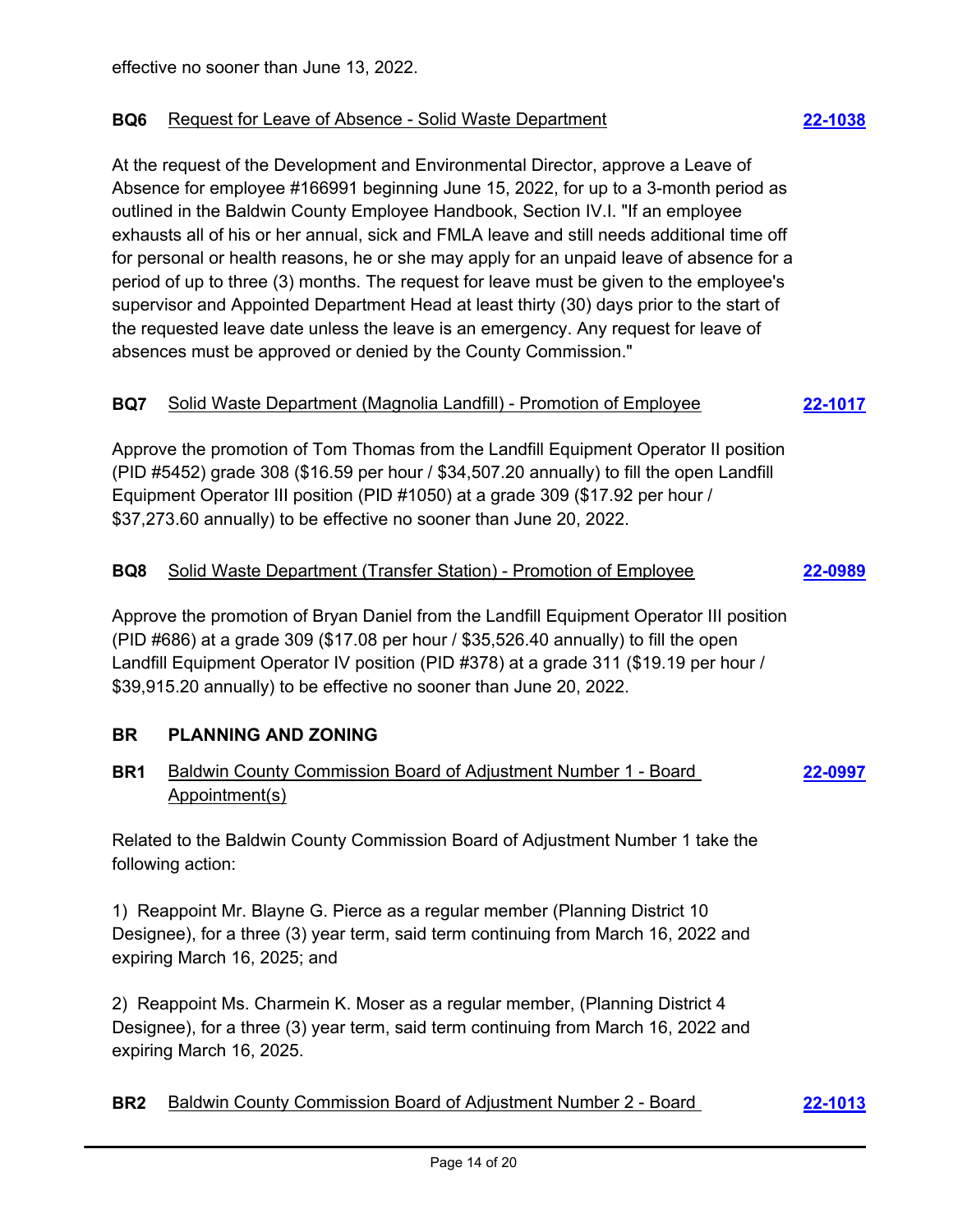### Appointment(s)

Related to the Baldwin County Commission Board of Adjustment Number 2 take the following action:

1) Reappoint Mr. Samuel Sterling Mitchell, III as a regular member (Planning District 20 Designee), for a three (3) year term, said term continuing from March 16, 2022, and expiring on March 16, 2025; and

2) Accept the resignation of Mr. Theron I.V. Mashburn, effective June 7, 2022, and thank him for his prior civic service as a regular member (Planning District 24 Designee) of the board; and

3) Appoint Mr. Lawrence Kern as a regular member (Planning District 24 Designee), for a pro-rata reduced three (3) year term, to fill the place seat formerly held by Mr. Theron I.V. Mashburn, said term commencing on June 7, 2022, and expiring on March 16, 2025; and

4) Accept the resignation of Ms. Johanna W. Moloney, effective upon completion of her term which expired on March 16, 2022, and thank her for her prior civic service as a regular member (Planning District 32 Designee) of the board.

**BR3** Proposed Planning (Zoning) District 38 - Acceptance of a Notice of Intent to Form a Planning (Zoning) District, Determination Regarding Infeasibility of Using Precinct Boundaries, and Acceptance of Proposed District **Boundaries [22-1025](http://baldwincountyal.legistar.com/gateway.aspx?m=l&id=/matter.aspx?key=23736)**

Pursuant to Alabama Code §45-2-261.07, take the following actions:

1) Accept the notice of intent to form a Planning (Zoning) District and request a referendum for Planning and Zoning purposes for the proposed Planning District to be known as Planning (Zoning) District 38; and

2) Make a determination that it is not feasible to utilize the Voting Precinct boundaries of Precinct 50 as the proposed Planning (Zoning) District 38 boundary; and

3) Accept the proposed Planning District 38 boundaries subject to a subsequent affirmative referendum vote pursuant Alabama Code §45-2-261.07.

### **C PRESENTATIONS**

**D PUBLIC HEARINGS**

# **E COMMITTEE REPORTS**

**EA FINANCE/ADMINISTRATION DIVISION**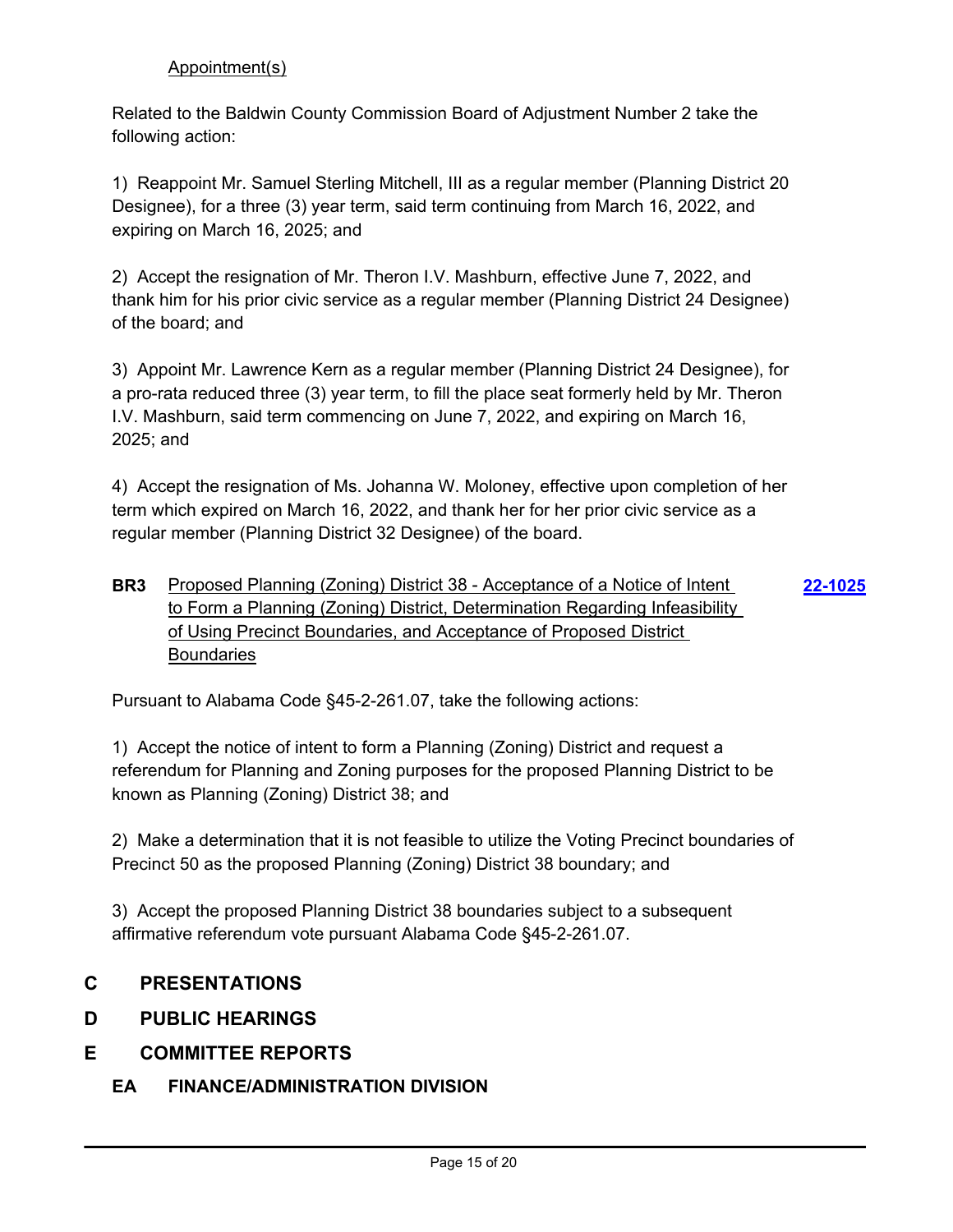### **EA1** Payment of Bills **[22-0984](http://baldwincountyal.legistar.com/gateway.aspx?m=l&id=/matter.aspx?key=23695)**

Motion by Commissioner Charles F. Gruber, seconded by Commissioner BillieJo Underwood, to pay bills totaling \$17,216,481.98 (seventeen million, two hundred sixteen thousand, four hundred eighty-one dollars and ninety-eight cents) with the exception of those vendors Commissioners requested to be pulled, which are listed in the Baldwin County Accounts Payable Payments.

Of this amount, \$12,323,975.83 (twelve million, three hundred twenty-three thousand, nine hundred seventy-five dollars and eighty-three cents) is payable to the Baldwin County Board of Education and \$911,894.11 (nine hundred eleven thousand, eight hundred ninety-four dollars and eleven cents) is payable to the Gulf Shores Board of Education for their portion of the County Sales and Use Tax.

The motion passed by the following vote:

|          | Aye:            |   | 4 -                     | James E. Ball, Joe Davis III, BillieJo Underwood, and Charles F.<br>Gruber |         |
|----------|-----------------|---|-------------------------|----------------------------------------------------------------------------|---------|
|          | Nay:            |   | 0                       |                                                                            |         |
|          | Absent:         |   | 0                       |                                                                            |         |
| Abstain: |                 | 0 |                         |                                                                            |         |
|          | EA <sub>2</sub> |   | <b>Under Policy 8.1</b> | Notification of Interim Payments Approved by Clerk/Treasurer as Allowed    | 22-0983 |
|          |                 |   |                         | Chairman Ball noted no action is needed on Item EA2.                       |         |
| F        |                 |   |                         | <b>OTHER STAFF RECOMMENDATIONS</b>                                         |         |
|          | <b>FA</b>       |   |                         | <b>ADMINISTRATION</b>                                                      |         |
|          | FA <sub>1</sub> |   |                         | <b>Discussion Regarding County Noise Ordinance</b>                         | 22-0993 |
|          |                 |   |                         | No action taken.                                                           |         |
|          | <b>FM</b>       |   |                         | <b>FINANCE AND ACCOUNTING</b>                                              |         |
|          | FM <sub>1</sub> |   |                         | Amendment of Emergency Rental Assistance Program (ERAP) Guidelines         | 22-1006 |

for Baldwin County

Motion by Commissioner BillieJo Underwood, seconded by Commissioner Joe Davis, III, to approve the Amendment to the Emergency Rental Assistance Program Guidelines to revise the Emergency Rental Assistance (ERA) 2 Program application submission deadline to August 1, 2022, or until such time as funds have been exhausted.

The motion passed by the following vote: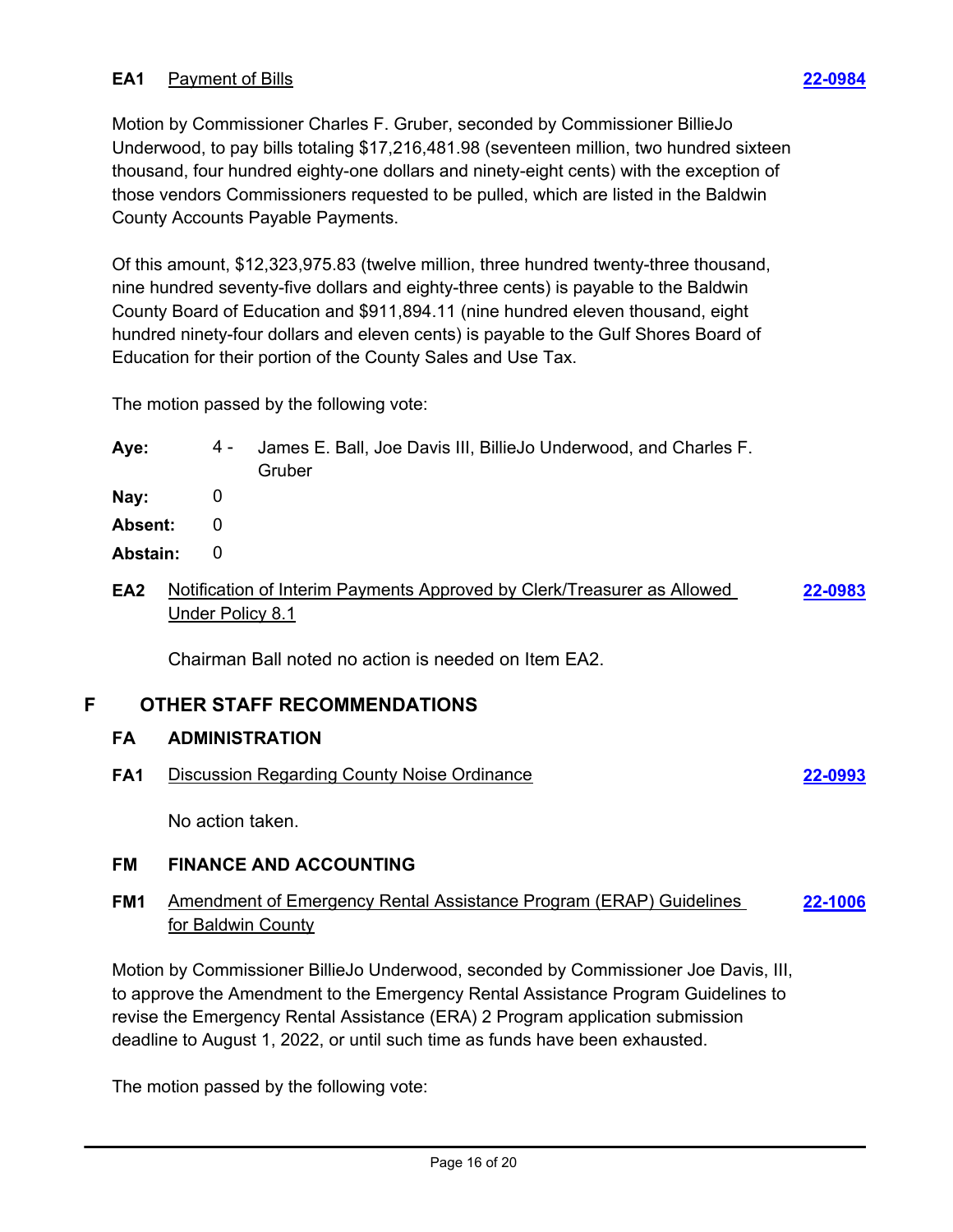4 - James E. Ball, Joe Davis III, BillieJo Underwood, and Charles F. **Gruber Aye:**

**Nay:** 0

**Absent:** 0

**Abstain:** 0

**FQ PERSONNEL**

# **FQ1** \*Expenditure of American Rescue Plan Act Funds for Temporary Premium Pay Program

**[22-0986](http://baldwincountyal.legistar.com/gateway.aspx?m=l&id=/matter.aspx?key=23697)**

Chairman Ball noted the effective date of Item FQ1 is July 4, 2022.

Motion by Commissioner Charles F. Gruber, seconded by Commissioner BillieJo Underwood, to adopt Resolution #2022-102 regarding expenditures of American Rescue Plan Act Funds for a Temporary Premium Pay Program. The Temporary Premium Pay Program will provide premium pay to eligible County Commission and Baldwin County Sheriff's Office employees as additional compensation, for the first full pay period of each month, effective July 4, 2022, in the amount of \$8.66 per regular hour, and \$12.99 per overtime hour.

The monthly payments will be capped at \$700.00 for full-time employees and \$500.00 for part-time employees, with a lifetime cap of \$25,000.00. TPP payments will include full-time employees and part-time employees only and will end on December 31, 2024, or when the federal emergency order for COVID is lifted, whichever comes first.

The motion passed by the following vote:

| Aye:            |          | 4 - James E. Ball, Joe Davis III, BillieJo Underwood, and Charles F. |         |
|-----------------|----------|----------------------------------------------------------------------|---------|
|                 |          | Gruber                                                               |         |
| Nay:            | 0        |                                                                      |         |
| Absent:         | 0        |                                                                      |         |
| Abstain:        | $\Omega$ |                                                                      |         |
| FQ <sub>2</sub> |          | <b>Implementation of 2020 Salary Survey Increases</b>                | 22-1030 |

Motion by Commissioner BillieJo Underwood, seconded by Commissioner Joe Davis, III, to take the following actions:

1) Approve the 2020 "Move to Market" salary survey recommendation for employees, as an annual increase due to their tenure in their respective positions and years of service with the County, to be effective June 20, 2022; and

2) Adopt Budget Amendment Resolution #2022-104 to fund this increase.

The motion passed by the following vote: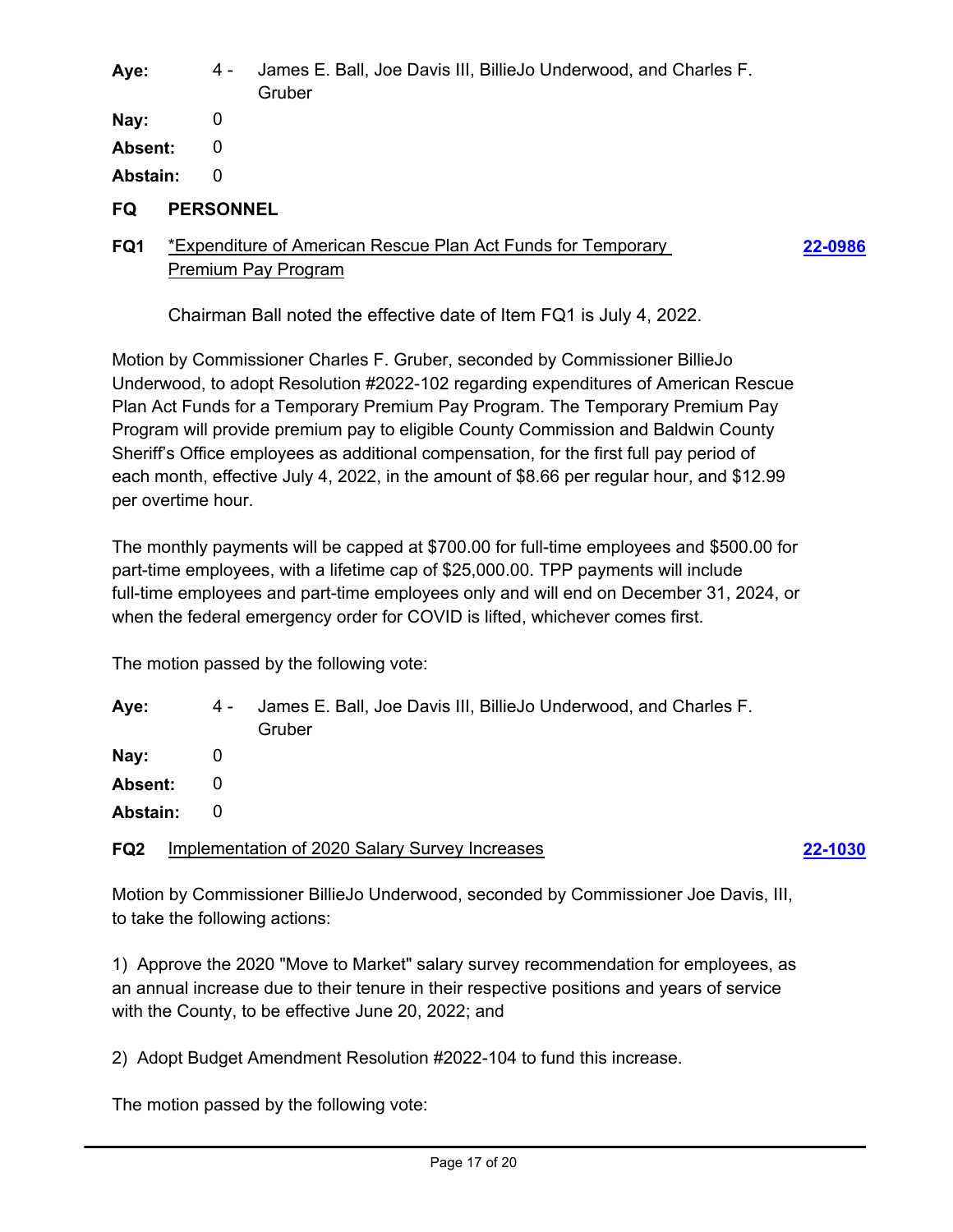| Aye:     |          | 4 - James E. Ball, Joe Davis III, BillieJo Underwood, and Charles F.<br>Gruber |         |
|----------|----------|--------------------------------------------------------------------------------|---------|
| Nay:     |          |                                                                                |         |
| Absent:  |          |                                                                                |         |
| Abstain: | $\Omega$ |                                                                                |         |
| FQ3      |          | One-time Lump Sum Payment for Baldwin County Commission Retirees               | 22-0987 |

Motion by Commissioner BillieJo Underwood, seconded by Commissioner Charles F. Gruber, to take the following actions:

1) Adopt Resolution #2022-100 of the Baldwin County Commission which elects to come under provisions of Act No. 2022-229 of the Regular Session of the Alabama Legislatures and, furthermore, agrees to provide all funds necessary to the Employees' Retirement Systems of Alabama to cover the cost of the one-time lump sum payment as provided for by said Act No. 2022-229 for those eligible retired members and beneficiaries of deceased retirees who retired from the Baldwin County Commission prior to March 1, 2022, with the aforementioned to be paid in October 2022; and

2) Authorize payment to the Retirement Systems of Alabama in the amount of \$149,552.00 for the one-time lump sum payout to eligible retired members, and beneficiaries of deceased retirees, retired from the Baldwin County Commission, to be submitted in October 2022.

The motion passed by the following vote:

| Aye: | 4 - James E. Ball, Joe Davis III, BillieJo Underwood, and Charles F. |
|------|----------------------------------------------------------------------|
|      | Gruber                                                               |

- **Nay:** 0
- Absent: 0
- **Abstain:** 0

# **FR PLANNING AND ZONING**

### **FR1** Planning District 35 Advisory Committee Appointments **[22-1028](http://baldwincountyal.legistar.com/gateway.aspx?m=l&id=/matter.aspx?key=23739)**

Motion by Commissioner BillieJo Underwood, seconded by Commissioner Joe Davis, III, as related to the Planning District 35 Advisory Committee (approved to be created by the Baldwin County Commission as a result of the Planning District 35 Zoning Referendum held on April 26, 2022), to appoint the following five Committee members with each member's term commencing June 8, 2022, and to expire upon the adoption of zoning ordinances and regulations for the district by the Baldwin County Commission.

- Mr. Eldred "Mackie" M. Ray
- Mr. Bill Jenkins
- Mr. Craig Childre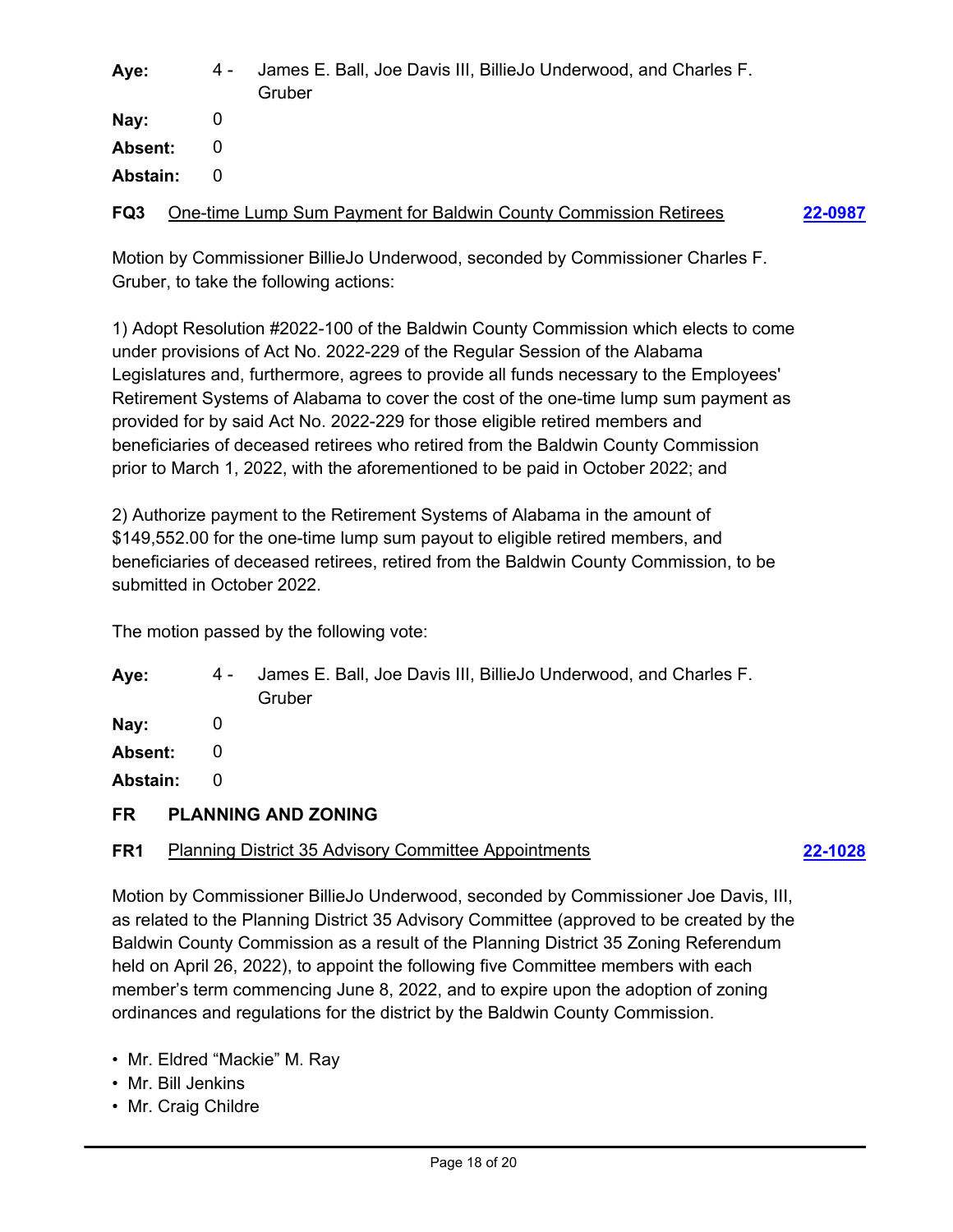- Ms. Regina Worth
- Mr. Michael Fletcher

The motion passed by the following vote:

|   | Aye:           | 4 - | James E. Ball, Joe Davis III, BillieJo Underwood, and Charles F.<br>Gruber |
|---|----------------|-----|----------------------------------------------------------------------------|
|   | Nay:           | 0   |                                                                            |
|   | Absent:        | 0   |                                                                            |
|   | Abstain:       | 0   |                                                                            |
| G |                |     | <b>COMMISSIONER REQUESTS</b>                                               |
| н | <b>ADDENDA</b> |     |                                                                            |

**HA1** Uniti Fiber, LLC Contract Renewal for Internet and Telecommunication Services, and Upgrade for Baldwin County Commission

**[22-1002](http://baldwincountyal.legistar.com/gateway.aspx?m=l&id=/matter.aspx?key=23713)**

Motion by Commissioner Charles F. Gruber, seconded by Commissioner Joe Davis, III, to approve and authorize the Chairman to execute Service Agreement(s) between the Baldwin County Commission and Uniti Fiber, LLC to renew contracts and upgrade circuit at Baldwin County Emergency Management Agency (EMA) for Internet and Telecommunication Services, at a cost of \$60,420.00 per year.

The Service Agreement(s) are effective for thirty-six (36) months and commence immediately upon the same date of full execution.

The motion passed by the following vote:

| Aye: |  | 4 - James E. Ball, Joe Davis III, BillieJo Underwood, and Charles F. Gruber |
|------|--|-----------------------------------------------------------------------------|
|------|--|-----------------------------------------------------------------------------|

**Nay:** 0

Absent: 0

**Abstain:** 0

- **I SENIOR STAFF REPORT**
- **J COUNTY ATTORNEY'S REPORT**
- **K PUBLIC COMMENTS**
- **L PRESS QUESTIONS**
- **M COMMISSIONER COMMENTS**

The Commissioners provided their closing comments.

### **N ADJOURNMENT**

Motion by Commissioner BillieJo Underwood, seconded by Commissioner Joe Davis, III, to adjourn the June 7, 2022, Regular Meeting at 8:47 a.m.